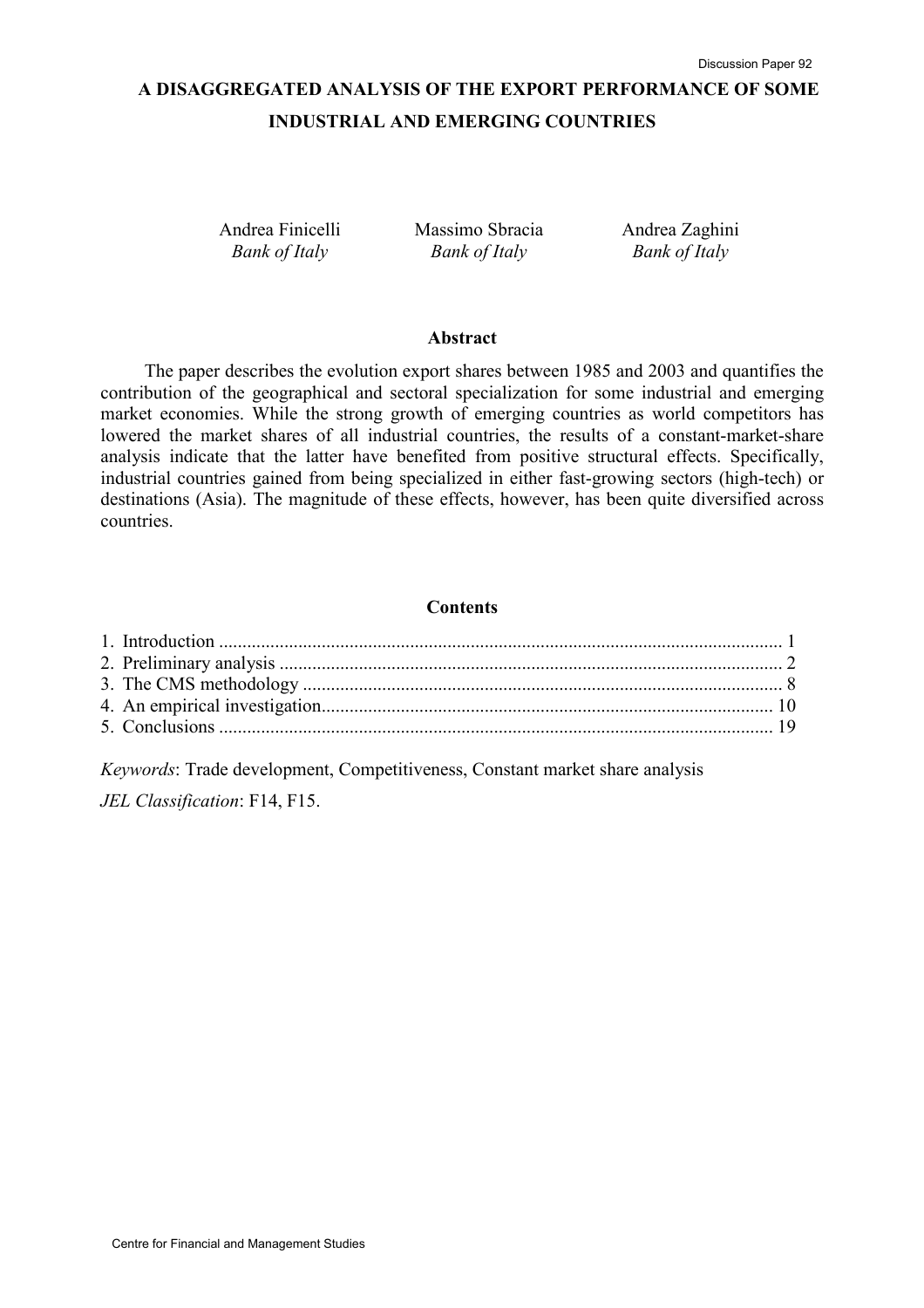## 1.Introduction

l

The rapid growth of world trade in the last two decades has been characterized by an increasing importance of emerging countries, as both exporters and importers. These countries have exerted competitive pressures on mature economies, but also provided them with the opportunity to export their own products in fast growing markets. Among developing regions, the growth of Asian markets has been most striking. At the same time, world trade has experienced dramatic structural changes in terms of its composition by product category, with a significant increase in the share of high-tech goods, and a corresponding decrease in that of lowtech products. While industrial countries have inevitably lost market shares to emerging countries, some of them have benefited from the structural changes, thanks to their geographical and sectoral specialization being tilted towards faster-growing destinations and/or products.

In general, an increase in the world share of a country's exports may reflect an increased ability of that country to sell products abroad, relative to its competitors. Alternatively, it may stem from the fact that world demand, a variable it cannot control, has grown at a relatively faster pace for products and/or markets in which that country is specialized. In the latter case, one would not conclude that the reference country has become more competitive, but rather that it has benefited of a more advantageous initial position.

How has the differential structure of individual countries' exports affected their relative performance? In order to answer this question, this paper presents the results of a constant market share analysis (CMS) of the changes in the export market shares of some industrial and emerging countries from 1985 to 2003. The CMS is a simple statistical decomposition of market share changes that has a long tradition and several formulations in the literature on international trade. In the variant of the original formulation (see Richardson, 1971a) used in this paper, we decompose market share changes into two factors. The first, labelled as "competitiveness", measures the change in a country's share that would have resulted if the sectoral and geographical composition of world demand (imports) had remained the same.<sup>1</sup> The second factor, denoted as "specialization", measures the variation in that country's share resulted from the changed composition of world demand, taking as given the beginning-of-period structure of its exports; the more world demand is tilted towards products and destinations in which the reference country is specialized, the larger the gain in its market share (or the lower its loss).

<sup>&</sup>lt;sup>1</sup> This may actually happen if and only if the growth of total world imports is homogeneous across sectors and importers, and therefore neutral with respect to the specialization of individual countries' exports.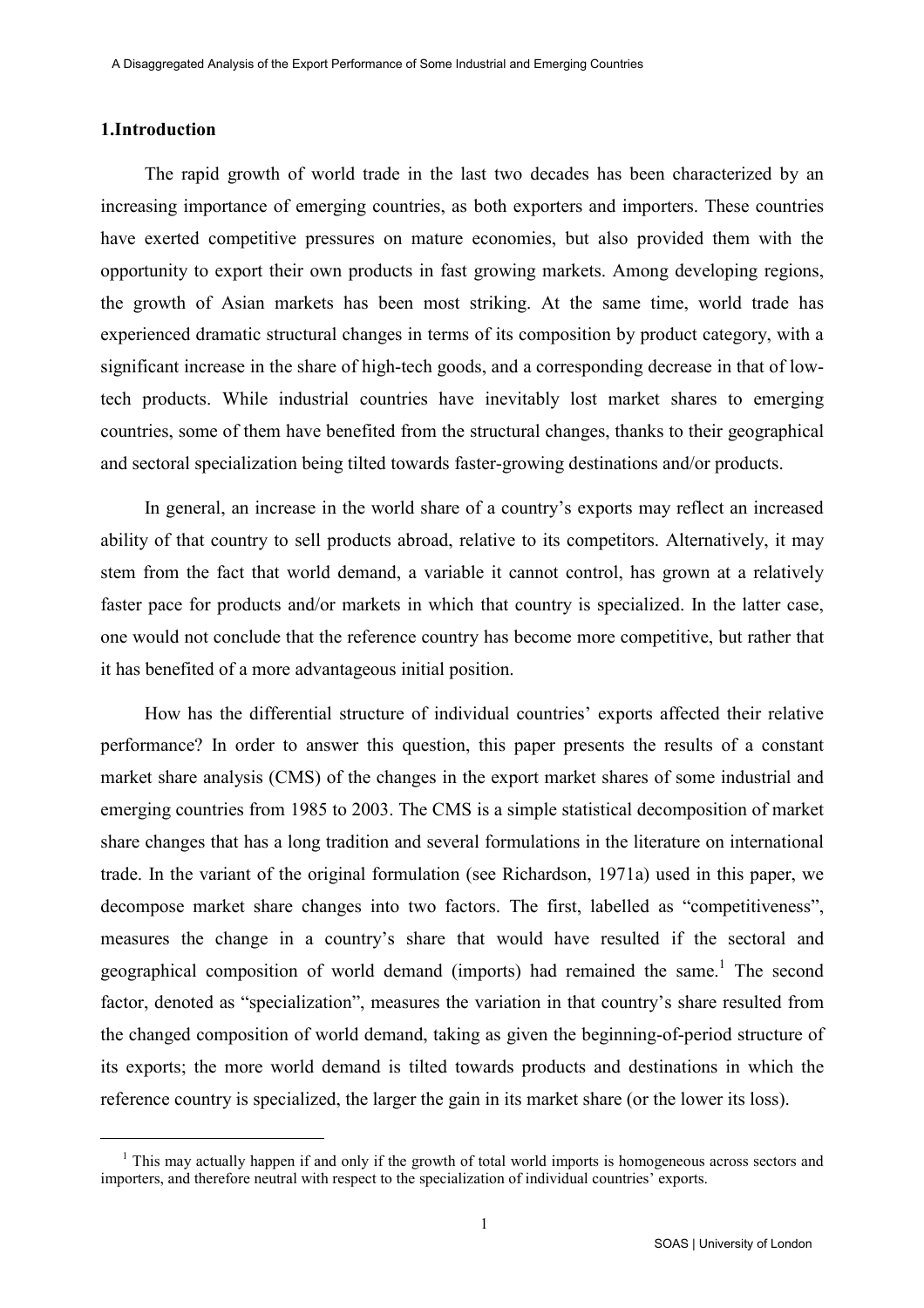The analysis is conducted on annual data from Statistics Canada's World Trade Analyzer on the value of bilateral exports of manufactured goods for 62 industrial and emerging countries and 13 industrial sectors between 1985 and  $2003$ <sup>2</sup>. While trade flows data are detailed at the 3digit SITC Rev. 2 classification level, sectors are grouped into industries according to the ISIC classification. The match between the SITC and ISIC schemes is based on Maskus (1991). For the sake of exposition, the subsequent preliminary analysis groups countries into 5 geographical regions, and industries into 3 broad categories according to the technological intensity of production.

The paper is organized as follows. Section 2 provides a preliminary analysis of the structural and geographical composition of world trade and of some individual countries' exports, highlighting the major changes occurred between the 1985 and 2003. Section 3 describes the CMS methodology. Section 4 presents the results. Section 5 concludes.

## 2. Preliminary analysis

With the above questions in mind, this section provides some preliminary facts about the dynamics of world trade by sectors and destinations; correspondingly, it highlights the different composition of individual countries' exports.

Between 1985 and 2003 world trade has grown, on average, by 9 per cent annually. Growth has been uneven across sectors: while medium-tech exports have grown as the overall average, exports of high-tech goods have grown by 11.3 per cent, and those of low-tech goods by a much smaller 7.8 per cent (Table 1). This has resulted in a significant change of the sectoral composition of world trade, with the share of high-tech exports increasing from 12.6 to 18.5 per cent, that of low-tech falling from 34.9 to 28.6 per cent, and that of medium-tech remaining stable at about 53 per cent.

These dynamics have benefited the countries whose exports had a relatively higher concentration in high-tech sectors. Table 2 shows the sectoral composition of the exports of some industrial countries and China in 1985 and 2003. The following features emerge from the cross-country comparison in 1985: (i) the sectoral composition of the United States and Japan's exports was tilted towards high-tech goods, while the share of low-techs was much lower than the world average; (ii) European countries' exports, instead, were much more concentrated in

l

 $2^2$  The set of countries is the same used by the Bank of Italy to calculate competitiveness indicators (see Finicelli, Liccardi, and Sbracia, 2005). Details on country, regional, and sectoral partitions can be found in the Appendix.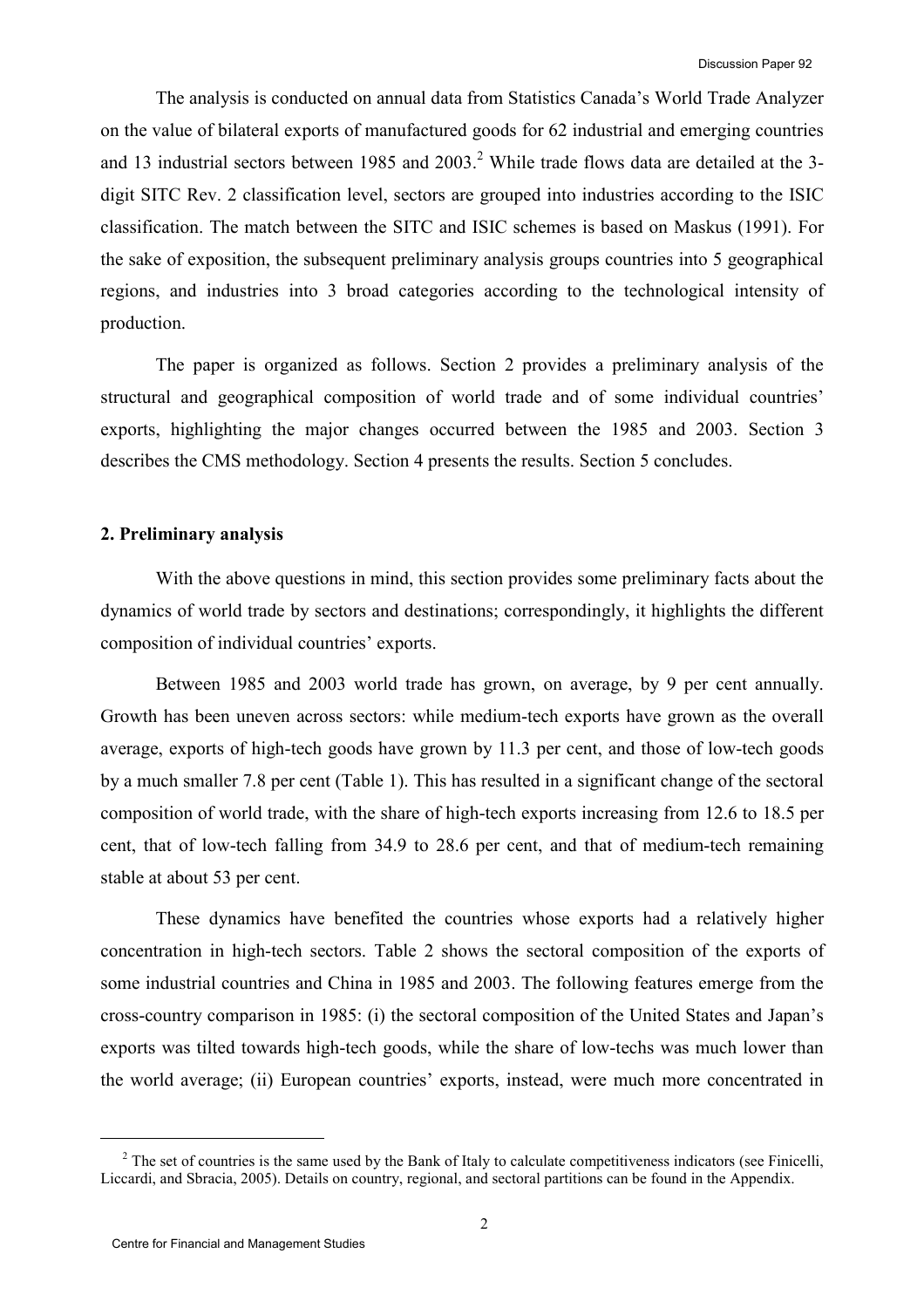low- and medium-tech sectors; (iii) the share of high-techs in Chinese exports was negligible, as its exports were concentrated mainly in low-tech goods.<sup>3</sup>

| Name       | Share<br>1985 | Share<br>2003 | Growth<br>rate | ISIC - Description                                            |
|------------|---------------|---------------|----------------|---------------------------------------------------------------|
| <b>FBT</b> | 6.7           | 5.1           | 7.4            | Food products, Beverages, Tobacco (L)                         |
| <b>TEX</b> | 9.5           | 8.0           | 7.9            | Textiles, Textiles products, Leather and Footware (L)         |
| <b>WOO</b> | 1.6           | 1.3           | 7.5            | Wood and products of wood and cork (L)                        |
| <b>PAP</b> | 3.4           | 2.9           | 8.0            | Pulp, Paper, Paper products, Printing and Publishing (L)      |
| <b>NMP</b> | 2.4           | 2.2           | 8.4            | Other Non-metallic Mineral Products (L)                       |
| <b>MET</b> | 10.0          | 7.6           | 7.3            | Basic Metals and Fabricated Metal Products (L)                |
| <b>OMA</b> | 1.2           | 1.6           | 10.8           | Other Manufactured Articles (L)                               |
| <b>OCH</b> | 16.6          | 14.0          | 7.9            | Other chemicals (M)                                           |
| MAC        | 17.8          | 22.1          | 10.3           | Machinery and Equipment (M)                                   |
| <b>TRA</b> | 18.1          | 16.8          | 8.5            | Transport Equipment (M)                                       |
| <b>PHA</b> | 1.2           | 3.3           | 15.4           | Pharmaceutical (H)                                            |
| ADP        | 7.9           | 11.4          | 11.2           | Office machines, aut. data processing, telecommunications (H) |
| <b>ELE</b> | 3.6           | 3.8           | 9.3            | Electrical and Optical Equipment (H)                          |
| L          | 34.9          | 28.6          | 7.8            | Low Tech                                                      |
| M          | 52.5          | 52.9          | 9.0            | Medium Tech                                                   |
| H          | 12.6          | 18.5          | 11.3           | High Tech                                                     |

Table 1: Sector classification, sector shares of total world exports in 1985 and 2003, and growth rates

Note: Growth is the annual average growth rate of dollar exports in the reference sectors between 1985 and 2003; L, M, and H respectively stand for low-tech, medium-tech and high-tech.

Over time, starting from very different levels (ranging from 17 to 48 per cent in 1985) the share of low-tech exports has significantly declined in Germany, France, Italy and Japan, while that of the United States has remained stable. The most impressive change in sectoral decomposition has been recorded by Chinese exports, for which the share of low-techs has declined from 71 per cent to below 40 percent. With the exception of the United States, the weight of medium-tech goods has increased for all the economies.<sup>4</sup> As far as the high-tech industries are concerned, their shares in the exports of Germany and France have consolidated from below 10 per cent to 12,9 and 12,6 per cent, respectively; for Italy the share of high-techs has increased by only 1.5 percentage points, to 8.5 per cent; for the United States it has remained

-

<sup>&</sup>lt;sup>3</sup> For a traditional approach to the study of the dynamics of international trade specialization see Proudman and Redding (2000) and Redding (2002), who study the evolution over time of an index of comparative advantage in the major industrial economies.

<sup>&</sup>lt;sup>4</sup> The relative position of each country in the medium-tech sector has remained substantially unchanged between 1985 and 2003, with Japan, which recorded the only sizable increase, at the top (70 per cent) and China at the bottom (28 per cent).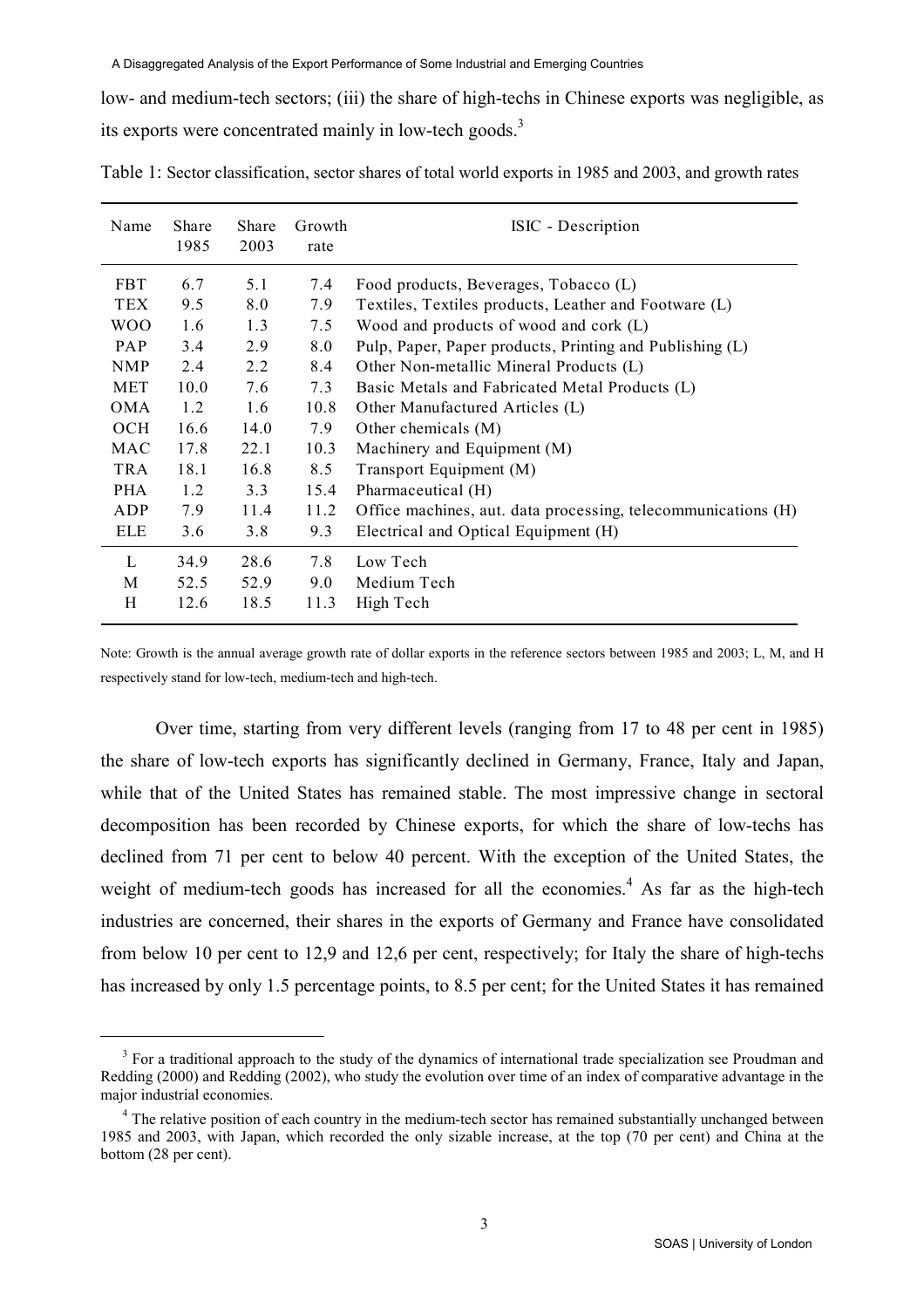stable at 18.8 per cent. Again, China has recorded the most significant change, with the weight of high-tech goods increased from 3.6 to 31.6. Only for Japan has the share of high-techs decreased, from 25 to less than 20 per cent.

|            | <b>USA</b> |      | <b>GERMANY</b> |      | <b>FRANCE</b> |      | <b>ITALY</b> |      | <b>CHINA</b> |      | <b>JAPAN</b> |      |
|------------|------------|------|----------------|------|---------------|------|--------------|------|--------------|------|--------------|------|
|            | 1985       | 2003 | 1985           | 2003 | 1985          | 2003 | 1985         | 2003 | 1985         | 2003 | 1985         | 2003 |
| <b>FBT</b> | 4.7        | 4.1  | 4.8            | 4.0  | 10.2          | 9.1  | 5.5          | 5.7  | 11.6         | 2.3  | 0.6          | 0.4  |
| <b>TEX</b> | 3.2        | 2.9  | 6.2            | 3.8  | 7.7           | 5.3  | 23.9         | 16.3 | 48.3         | 24.2 | 3.6          | 1.7  |
| <b>WOO</b> | 1.6        | 0.9  | 0.7            | 0.7  | 0.9           | 0.7  | 0.6          | 0.6  | 1.7          | 1.2  | 0.1          | 0.0  |
| PAP        | 3.1        | 3.0  | 2.9            | 3.3  | 2.8           | 2.9  | 2.0          | 2.6  | 1.2          | 0.8  | 0.8          | 0.8  |
| <b>NMP</b> | 1.2        | 1.7  | 1.8            | 1.3  | 2.3           | 1.4  | 4.0          | 3.4  | 1.5          | 1.9  | 1.3          | 1.1  |
| <b>MET</b> | 4.4        | 5.0  | 10.5           | 7.5  | 11.2          | 7.0  | 8.9          | 8.3  | 5.0          | 6.2  | 10.5         | 6.6  |
| <b>OMA</b> | 0.5        | 0.8  | 1.4            | 1.2  | 1.0           | 1.0  | 3.5          | 4.1  | 2.0          | 3.3  | 0.4          | 0.3  |
| <b>OCH</b> | 14.6       | 14.8 | 16.1           | 13.9 | 20.6          | 17.1 | 13.3         | 11.6 | 21.7         | 7.3  | 6.3          | 10.5 |
| <b>MAC</b> | 23.7       | 27.4 | 23.6           | 25.6 | 16.8          | 18.2 | 21.5         | 26.9 | 2.2          | 17.4 | 22.0         | 32.7 |
| <b>TRA</b> | 24.4       | 20.6 | 22.2           | 25.9 | 17.9          | 24.6 | 9.6          | 12.1 | 1.2          | 3.7  | 29.1         | 26.3 |
| <b>PHA</b> | 1.6        | 3.0  | 1.3            | 3.5  | 1.5           | 5.2  | 1.1          | 3.8  | 2.2          | 0.7  | 0.2          | 0.7  |
| <b>ADP</b> | 11.9       | 9.8  | 4.8            | 5.5  | 4.5           | 4.7  | 4.3          | 2.3  | 0.9          | 27.8 | 18.6         | 12.3 |
| <b>ELE</b> | 5.2        | 6.0  | 3.6            | 3.9  | 2.6           | 2.7  | 1.7          | 2.4  | 0.6          | 3.2  | 6.3          | 6.5  |
| L          | 18.6       | 18.4 | 28.4           | 21.7 | 36.13         | 27.5 | 48.4         | 40.9 | 71.3         | 39.9 | 17.4         | 10.9 |
| M          | 62.7       | 62.7 | 61.9           | 65.4 | 55.26         | 59.9 | 44.5         | 50.6 | 25.0         | 28.5 | 57.5         | 69.5 |
| H          | 18.8       | 18.8 | 9.8            | 12.9 | 8.612         | 12.6 | 7.1          | 8.5  | 3.6          | 31.7 | 25.1         | 19.6 |

Table 2: Sector shares of total exports of manufactures for some countries

It is interesting to have a closer look at the dynamics of the export market share of each country, overall and in any technological category (figures 1-6). The world share of China has grown continuously: slightly in medium-tech products, strongly in low-tech and exponentially in high-tech ones. The weight of Germany, France and Italy on world trade has declined similarly in each technology category, but while France and Italy have been just able to stabilize their shares since 2000, Germany has inverted the dynamics and started to increase its relative weight.

 The opposite development has occurred for the United States: its weight has been fairly stable up to 1999, and has declined afterwards. In addition, the share in the high-tech category has shown a stronger decline since the second half of the 1990s, exactly when the increase in the Chinese share in that sector has accelerated. Interestingly, China has been able to gain world market shares in the low-tech sector while reducing the weight of those goods in its own exports by 30 percentage points, an indirect evidence of the striking development of Chinese exports. Japan has shown a constant decline of the total contribution to world exports, mainly as a result of a collapse of its share of high-tech exports.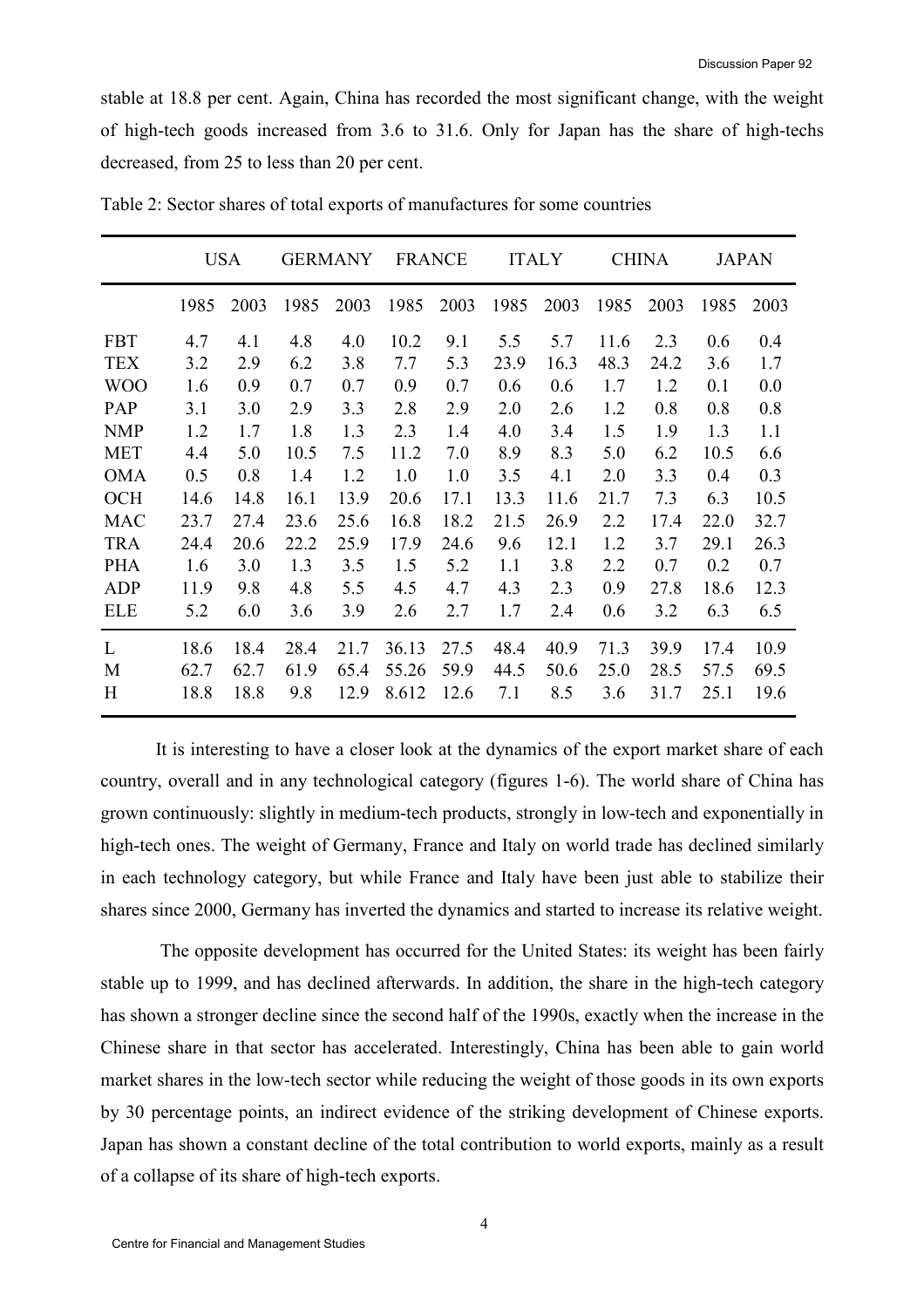Figure 1: World shares by technological category – Unites States



Figure 2: World shares by technological category – Germany



Figure 3: World shares by technological category – France

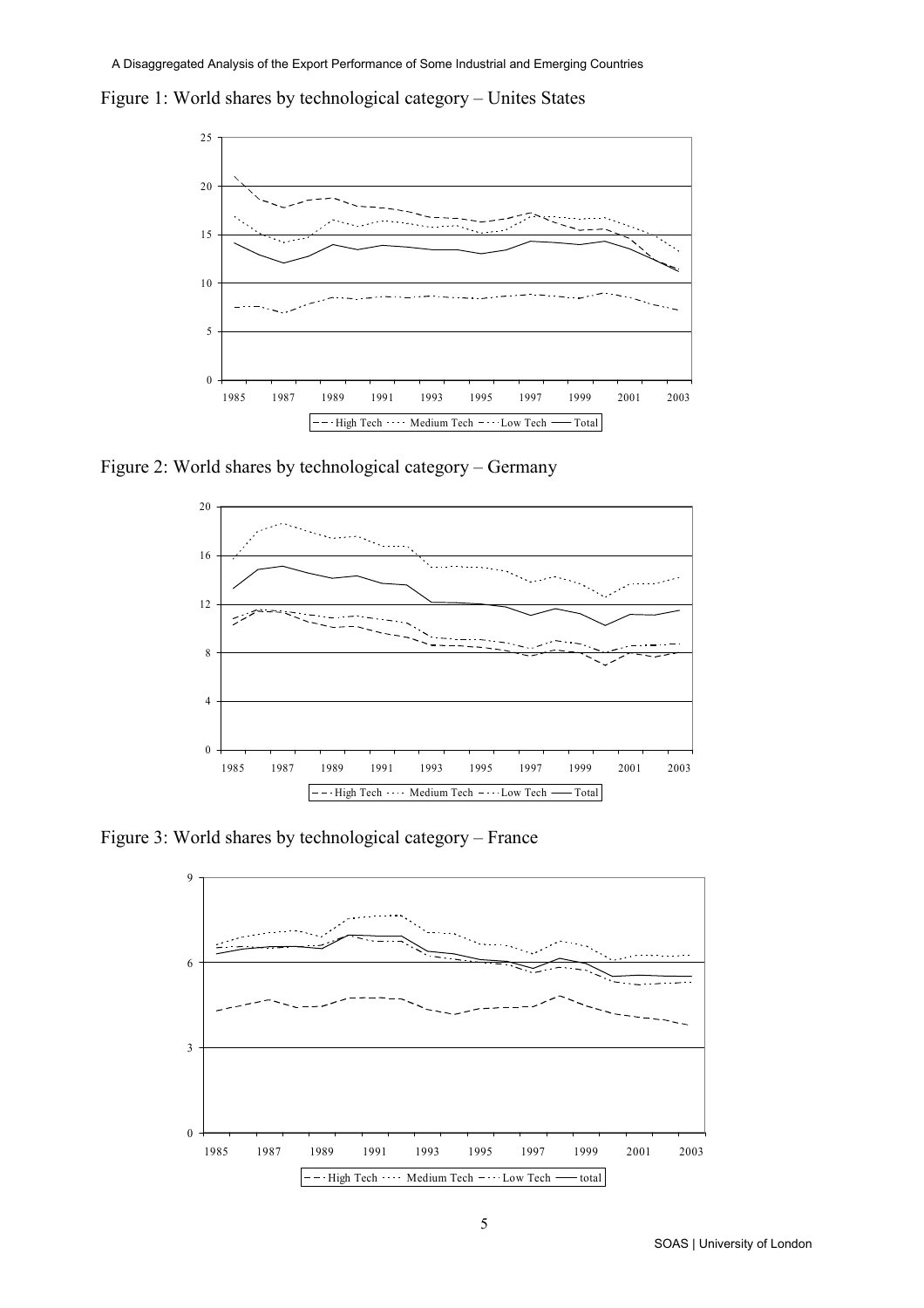

Figure 4: World shares by technological category – Italy

Figure 5: World shares by technological category – China



Figure 6: World shares by technological category – Japan

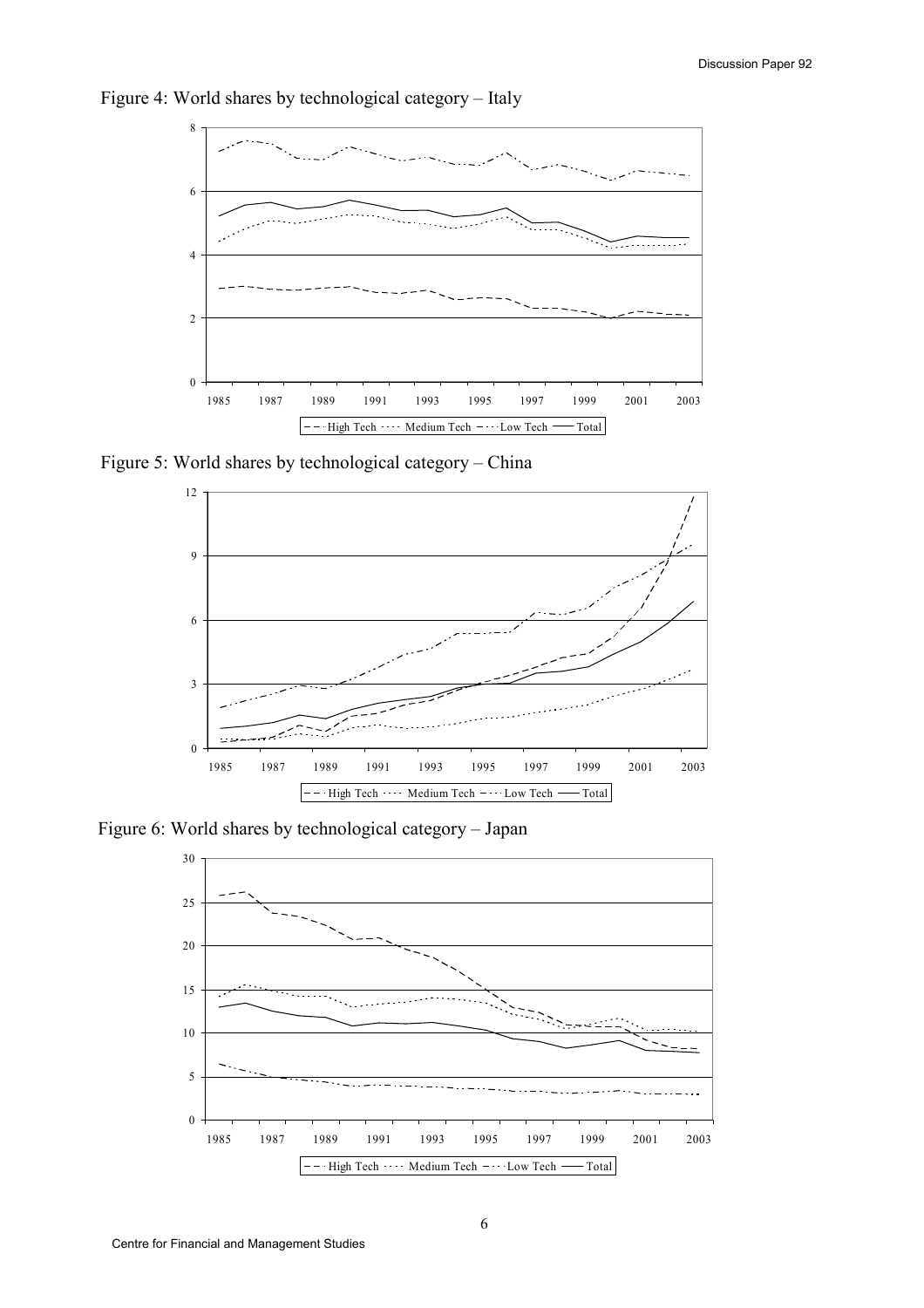Turning to the geographical composition of world import demand, a major feature that emerges is the strong growth of the weight of Asian countries. Between 1985 and 2003, the share of world import demand originating in Asia has increased from 16.1 to 23.1 per cent (Figure 7). Although the region includes Japan, this has resulted mainly from the rapid growth of emerging economies, especially China. The weight of Europe has increased only slightly (about 1 percentage point), supported by the contribution of Central and Eastern European countries. The share of North America has fallen by 5 percentage points, to 23.6 per cent.

Figure 7: Geographical composition of world import demand



The fast growth of demand of Asian emerging countries may have provided, ceteris paribus, a boost to exports of countries having closer trade relationships with them. In this perspective, it is important to note that the geographical orientation of exports towards this region differs substantially across individual countries (Table 3). In particular: (i) European countries' trade, both in 1985 and 2003, is highly concentrated in Europe with the export towards the fast-growing Asian region, though increasing, ranking only third; (ii) US exports are well diversified and strongly present in Asian markets; (iii) Chinese exports are also tilted towards Asian countries, but, over time, they have adjusted away from this region, towards North America and Europe.

|                                        | USA              |                   | <b>GERMANY</b>   |                 | <b>FRANCE</b>     |                     | <b>ITALY</b>      |                   | <b>CHINA</b>       |                    | JAPAN            |                  |
|----------------------------------------|------------------|-------------------|------------------|-----------------|-------------------|---------------------|-------------------|-------------------|--------------------|--------------------|------------------|------------------|
|                                        |                  | 1985 2003         |                  | 1985 2003       |                   | 1985 2003 1985 2003 |                   |                   | 1985 2003          |                    | 1985 2003        |                  |
| Europe<br>North America                | 29.4<br>33.5     | 25.8<br>39.2      | 72.7<br>13.5     | 73.4<br>12.5    | 13.5              | 69.6 77.5<br>9.6    | 68.8<br>15.5      | 75.7<br>10.9      | 18.3<br>16.1       | 22.5<br>25.7       | 16.2<br>45.4     | 18.5<br>29.1     |
| Latin America<br>Asia<br>Rest of World | 49<br>24.7<br>75 | 4.1<br>26.4<br>45 | 14<br>7.1<br>5.2 | 12<br>9.8<br>29 | 1.5<br>7.0<br>8.4 | 1.0<br>7.3<br>4.5   | 1.8<br>6.3<br>7.5 | 1.3<br>8.0<br>4.0 | 0.2<br>62.4<br>3.0 | 1.0<br>46.9<br>3 R | 13<br>29.5<br>76 | 11<br>47.0<br>43 |

Table 3: Geographical composition of individual countries' exports (percentages)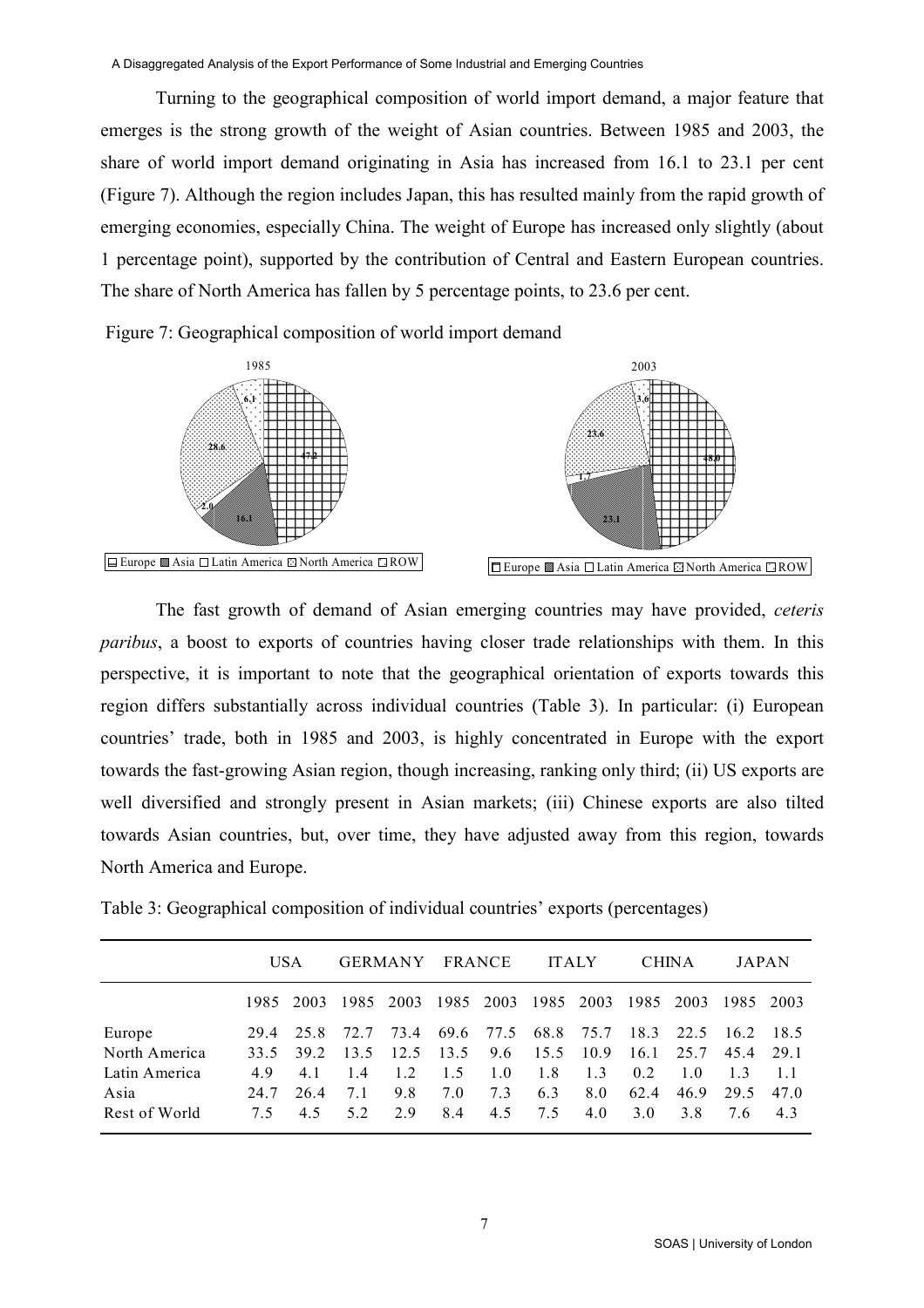#### 3. The CMS methodology

The constant-market-share analysis (CMS) – a statistical decomposition of the changes in countries' market shares – provides a useful way to assess the contribution of geographical and sectoral specialization to their overall export performance.<sup>5</sup> The first step to illustrate the CMS methodology is to write the export share of a given country (labelled with  $i$ ) as the sum across destinations (labelled with  $n$ ) and sectors (labelled with  $j$ ) of the product of two terms:

$$
\frac{X^{i,W}}{X^{W,W}} = \sum_{j \in J} \sum_{n \in N} \left( \frac{X_j^{i,n}}{X_j^{W,n}} \frac{X_j^{W,n}}{X^{W,W}} \right)
$$
(1)

where  $X_j^{i,n}$  is the value of the exports of country i in country n of the manufactured goods belonging to the category  $j$  (W denotes the world both as source and destination of exports).

The first term of the product in brackets is the share of total imports of goods  $j$  from country *n* supplied by *i*, or *i*'s share in market *n* for good *j*. The second ratio is the weight of country *n*'s imports of goods *j* in total world imports.<sup>6</sup> The export share of country *i* is thus a weighted average of its export shares by destinations and sectors, with weights given by the relative importance of destination-sector pairs in total world imports. The second term in the right-hand side of equation (1) can be further decomposed into three components: one that refers to the geographical specialization of country  $i$ , the other referred to its sectoral specialization, plus a term that results from the interaction of these two factors. Equation (1) then becomes:

$$
\frac{X^{i,W}}{X^{W,W}} = \sum_{j \in J} \sum_{n \in N} \left( \frac{X_j^{i,n}}{X_j^{W,n}} \right) \left( \frac{X_j^{W,n}}{X_j^{W,n}} \right) \left( \frac{X_j^{W,n}}{X_j^{W,W}} \right) \left( \frac{X^{W,n}}{X_j^{W,N}} \frac{X_j^{W,W}}{X_j^{W,n}} \right) \equiv \sum_{j \in J} \sum_{n \in N} C_j^{i,n} S_j^{W,n} G_j^{W,n} I_j^{W,n}
$$
\n(2)

where:  $C_j^{\pi} = \frac{1}{|X^{W,n}|}$  $\overline{\phantom{a}}$ J  $\backslash$  $\mathbf{I}$  $\mathbf{r}$  $\setminus$ ſ  $=\frac{1}{\mathbf{V}}\sum_{m=1}^{N}$ j i,n  $i, n \_$   $\begin{array}{c} \n\lambda \\ j \n\end{array}$  $\overline{y}$   $\overline{y}$   $\overline{X}$  $\chi$  $C_j^{i,n} = \frac{1}{\sqrt{W_i}}$ ,  $S_j^N = \left| \frac{X_j}{X^{W,n}} \right|, S_j^{W,n} = \left| \frac{Y_j}{X^{W,n}} \right|$  $\overline{\phantom{a}}$ J  $\backslash$  $\overline{\phantom{a}}$  $\mathbf{r}$  $\setminus$ ſ  $=\frac{y}{\sqrt{W}}$  $W, n$  $W, n$   $\begin{bmatrix} 1 & 1 \\ 1 & 1 \end{bmatrix}$  $\left\vert \begin{array}{c} I \end{array} \right\vert = \left\vert \begin{array}{c} X \end{array} \right\vert$  $\chi$  $S_j^{W,n} = \frac{J}{V_W}$ ,  $\sigma^{n} = \left[ \frac{X_j}{X^{W,n}} \right], G_j^{W,n} = \left[ \frac{X_j}{X^{W,N}} \right]$  $\overline{\phantom{a}}$ J  $\backslash$  $\mathsf{I}$  $\mathbf{r}$  $\setminus$ ſ  $=\frac{V}{\sqrt{W}}$ j  $W, n$  $W, n$   $\begin{bmatrix} 1 & 1 \\ 1 & j \end{bmatrix}$  $\left| \begin{array}{c} I \end{array} \right| X$  $\chi$  $G_j^{W,n} = \frac{1}{\sqrt{W}}$ ,  $\mu^{n} = \left[ \frac{X_j}{X_j} \right]_N$ 

l

<sup>&</sup>lt;sup>5</sup> The version of the decomposition that we use here is a variant of the standard formulation of Richardson (1971a). In the latter, the geographical and sectoral effects are derived sequentially, which implies that the choice of the order matters for the final result (Richardson, 1971b). Here, instead, geographical and sectoral effects are treated symmetrically, although at the cost of introducing an interaction term (geography-sector effect). For other recent examples of CMS analysis, see Cheptea, Gaulier, and Zignago (2005) and ECB (2005).

<sup>&</sup>lt;sup>6</sup> Of course, world imports are equal to world exports. This paper uses a dataset (the World Trade Analyzer) for which this equivalence holds.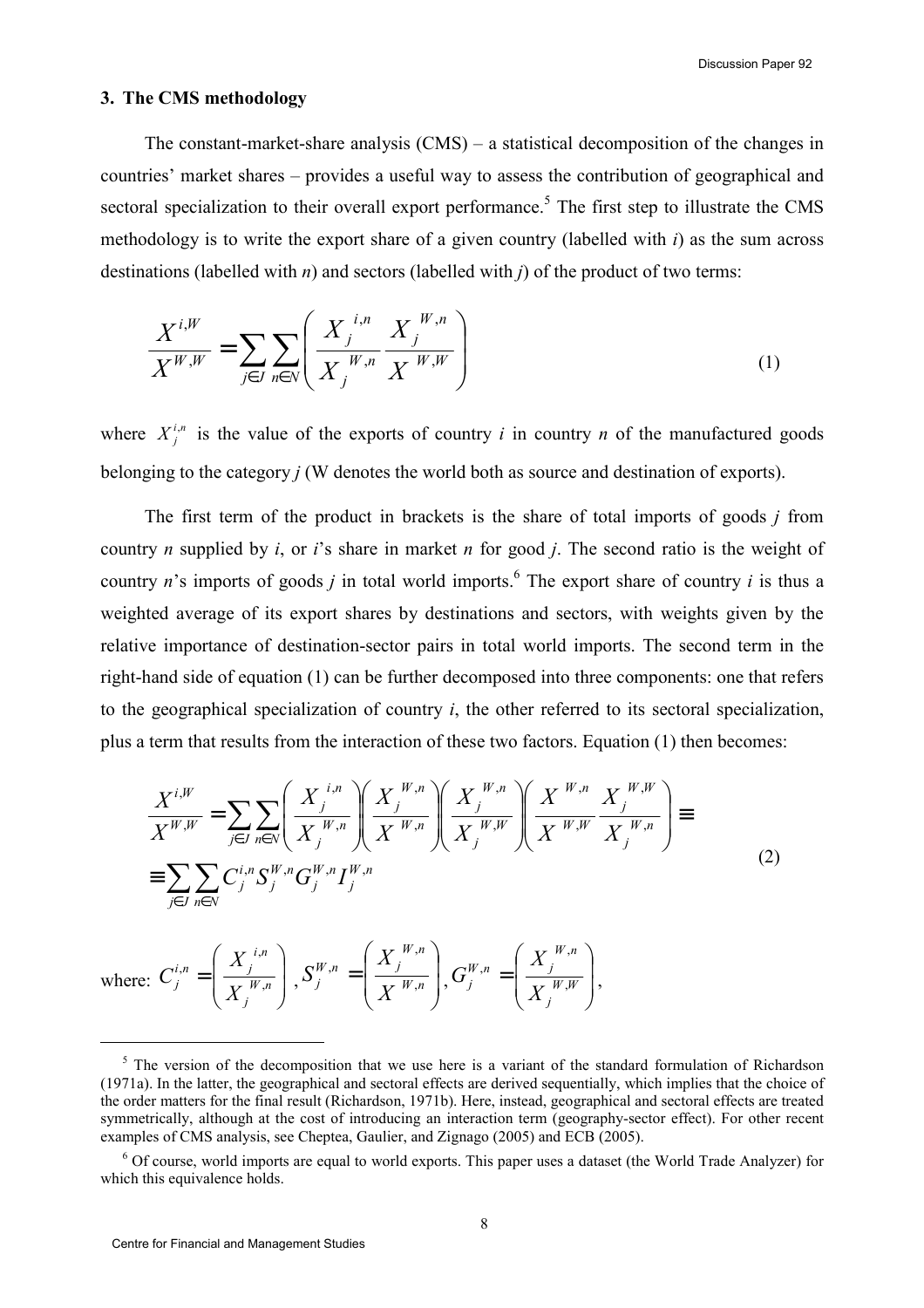A Disaggregated Analysis of the Export Performance of Some Industrial and Emerging Countries

$$
I_j^{W,n} = \left(\frac{X^{W,n}}{X^{W,W}} / \frac{X_j^{W,n}}{X_j^{W,W}}\right).
$$

The first term of equation (2) is, as before, country i's share in market n for good i. The second term is the share of goods of sector  $i$  in the total imports of country  $n$  (sectoral structure of world exports by destination country). The third term is the share of country  $n$ 's imports of sector *j*'s goods in total world imports of goods in the same sector (geographical orientation of world exports by sector). The rightmost term is an interaction between geographical and sectoral effects, which we call mixed structure effect.<sup>7</sup>

From total differentiation of (2), the absolute change in country i's export market share can be approximated as the sum of four effects: a competitiveness effect  $(dC^i)$ , a sectoral effect  $(dS<sup>i</sup>)$ , a geographical effect  $(dG<sup>i</sup>)$ , and an interaction effect  $(dI<sup>i</sup>)$ , namely:

$$
d\left(\frac{X^{i,W}}{X^{W,W}}\right) = dC^i + dS^i + dG^i + dI^i + R,
$$
\n(3)

where: 
$$
dC^{i} = \sum_{j \in J} \sum_{n \in N} dC^{i,n}_{j} \left( S^{W,n}_{j} G^{W,n}_{j} I^{W,n}_{j} \right); dS^{i} = \sum_{j \in J} \sum_{n \in N} dS^{W,n}_{j} \left( C^{i,n}_{j} G^{W,n}_{j} I^{W,n}_{j} \right);
$$

$$
dG^{i} = \sum_{j \in J} \sum_{n \in N} dG^{W,n}_{j} \left( C^{i,n}_{j} S^{W,n}_{j} I^{W,n}_{j} \right); dI^{i} = \sum_{j \in J} \sum_{n \in N} dI^{W,n}_{j} \left( C^{i,n}_{j} S^{W,n}_{j} G^{W,n}_{j} \right);
$$

and R is a residual approximation term.

j

The competitiveness effect measures the variation in country *i*'s market share that would have resulted if the sectoral and geographical composition of world demand had remained the same, i.e. had the growth in total world demand (imports) been homogeneous across sectors and importers. The latter implies that countries with different sectoral and/or geographical specialization do not derive a differential advantage from the increase in world demand, and that the resulting variation in market share can be interpreted as a "pure" gain/loss in competitiveness. The sectoral and geographical effects measure the variations in country i's market share resulting from the changing structure of world demand, given the beginning-ofperiod structure of the exports of the reference exporter country: the more world demand is

<sup>&</sup>lt;sup>7</sup> The mixed structure effect is the ratio between the weight of destination  $n$ 's in total world imports and the weight of the same destination in total world imports for sector *j* only.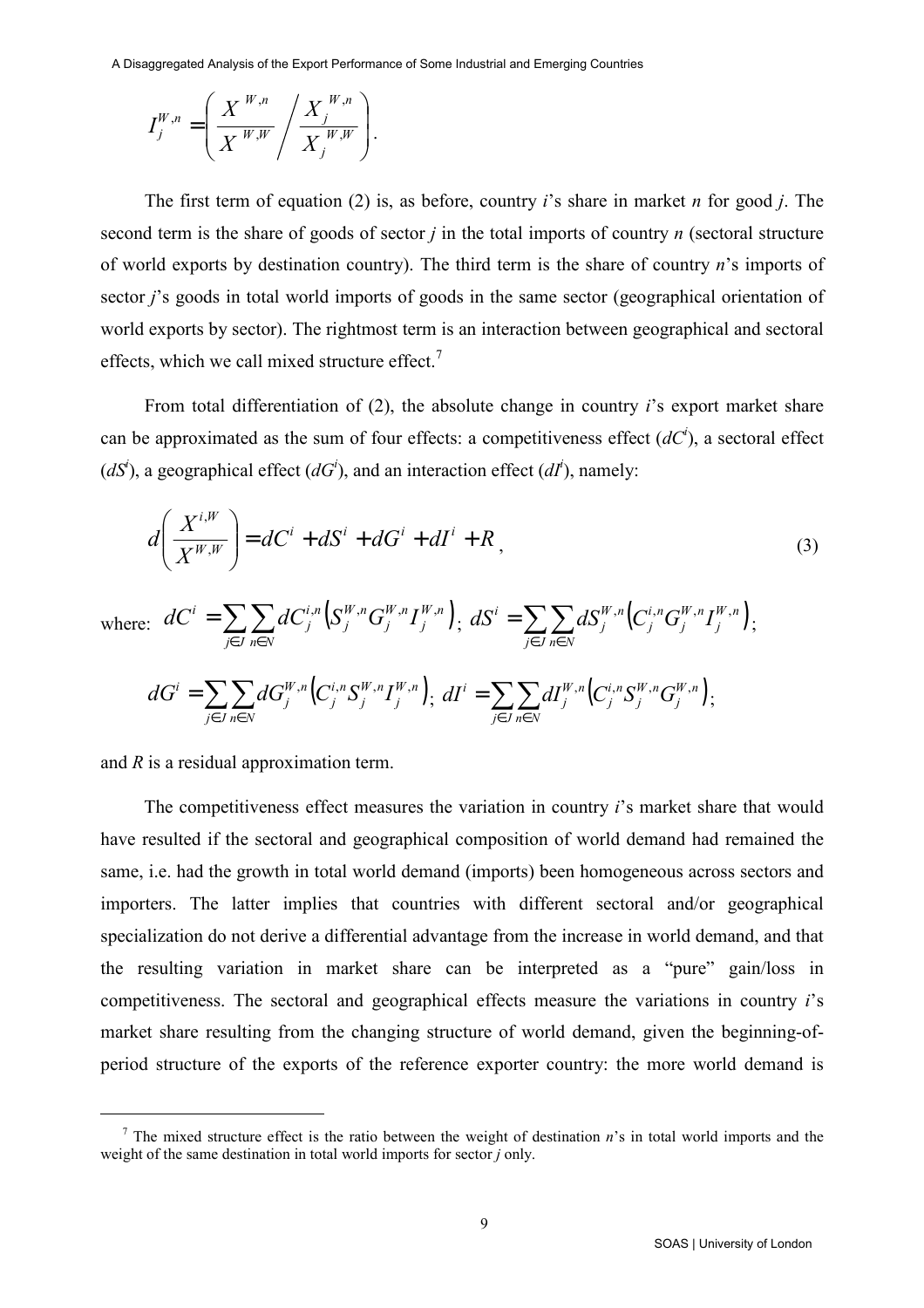biased towards products and destinations in which  $i$  specializes, the larger  $i$ 's gain in market share. The interaction effect arises because it is not possible to completely separate destination and product effects. For this reason, it is worth aggregating the sectoral, geographical, and interaction effect into an overall structure effect.

## 4. An empirical investigation

In this section we present the results of the CMS analysis. For a sample of countries we report the decomposition of changes in market shares over the period 1985-2003, and assess the contribution of competitiveness and structure to their export performance. Our comments focus especially on the United States, Japan, Germany, France, Italy, and China.

| Table 4a. Decomposition of absolute changes in export market shares (1985-2003) |                   |                   |        |         |        |        |        |                 |  |  |  |
|---------------------------------------------------------------------------------|-------------------|-------------------|--------|---------|--------|--------|--------|-----------------|--|--|--|
|                                                                                 | <b>Share 1985</b> | <b>Var. 85-03</b> | Comp.  | Geo.    | Sect.  | Inter. | Spec.  | <b>Residual</b> |  |  |  |
| <b>United States</b>                                                            | 14.1              | $-2.9$            | $-3.7$ | 0.4     | 0.2    | 1.8    | 2.5    | $-1.7$          |  |  |  |
| China                                                                           | 0.9               | 5.9               | 5.9    | $-0.3$  | 0.1    | 0.4    | 0.1    | $-0.1$          |  |  |  |
| Japan                                                                           | 12.9              | $-5.2$            | $-5.8$ | 0.8     | $-0.1$ | 1.4    | 2.0    | $-1.4$          |  |  |  |
| Germany                                                                         | 13.3              | $-1.8$            | $-2.0$ | 0.4     | $-0.1$ | 0.9    | 1.2    | $-0.9$          |  |  |  |
| France                                                                          | 6.3               | $-0.8$            | $-0.4$ | $-0.1$  | $-0.2$ | 0.5    | 0.3    | $-0.6$          |  |  |  |
| UK                                                                              | 6.1               | $-1.2$            | $-1.0$ | 0.3     | $-0.4$ | 0.5    | 0.5    | $-0.7$          |  |  |  |
| Italy                                                                           | 5.2               | $-0.7$            | $-0.7$ | 0.0     | $-0.2$ | 0.5    | 0.3    | $-0.3$          |  |  |  |
| Spain                                                                           | 1.5               | 0.8               | 1.0    | $0.0\,$ | $-0.1$ | 0.0    | 0.0    | $-0.2$          |  |  |  |
| <b>Brazil</b>                                                                   | 1.4               | $-0.5$            | $-0.3$ | $-0.2$  | $-0.2$ | 0.2    | $-0.2$ | 0.0             |  |  |  |
| Canada                                                                          | 5.7               | $-2.1$            | $-0.7$ | $-0.4$  | $-1.1$ | 0.4    | $-1.1$ | $-0.2$          |  |  |  |
| Mexico                                                                          | 0.8               | 1.7               | 1.8    | $-0.1$  | $-0.2$ | 0.2    | $-0.1$ | 0.0             |  |  |  |
| Korea Rp                                                                        | 2.1               | 1.0               | 0.8    | 0.0     | 0.0    | 0.4    | 0.3    | $-0.1$          |  |  |  |
| Turkey                                                                          | 0.3               | 0.4               | 0.5    | $-0.1$  | $-0.1$ | 0.1    | $-0.1$ | 0.0             |  |  |  |
| Poland                                                                          | 0.3               | 0.6               | 0.6    | $-0.1$  | 0.0    | 0.1    | 0.0    | 0.0             |  |  |  |
| Hungary                                                                         | 0.2               | 0.5               | 0.5    | 0.0     | 0.0    | 0.0    | 0.0    | 0.0             |  |  |  |
| Indonesia                                                                       | 0.4               | 0.3               | 0.4    | $-0.2$  | 0.0    | 0.2    | 0.0    | $-0.1$          |  |  |  |
| Malaysia                                                                        | 0.8               | 0.8               | 0.7    | 0.1     | 0.0    | 0.2    | 0.3    | $-0.2$          |  |  |  |
| Thailand                                                                        | 0.4               | 0.8               | 0.8    | 0.0     | 0.0    | 0.1    | 0.1    | $-0.1$          |  |  |  |

Notes. Var. 85-03 is the absolute variation of the share over the reference period. Comp=competitiveness effect, Geo=geographical effect, Sect=sectoral effect, Interaction=interaction effect, Spec=Sect+Geo+Interaction

Table 4a reports the decomposition of the absolute changes in market shares between 1985 and 2003 for a sample of countries; the same results are shown in table 4b as percentages of initial (1985) share level. The two shadowed columns report the overall structure effect (the sum of sectoral, geographical, and interaction terms) and the decomposition residual (i.e. the term that derives from discrete total differentiation). Many industrialized countries have recorded a striking loss in market shares, both in absolute and relative terms. As one may gauge from Tables 4a and 4b, for most countries competitiveness has been the most important driving factor of the change in market shares over the period 1985-2003. This is confirmed by looking at the percentages of the overall change in the market share that is explained by each factor (Table 4c).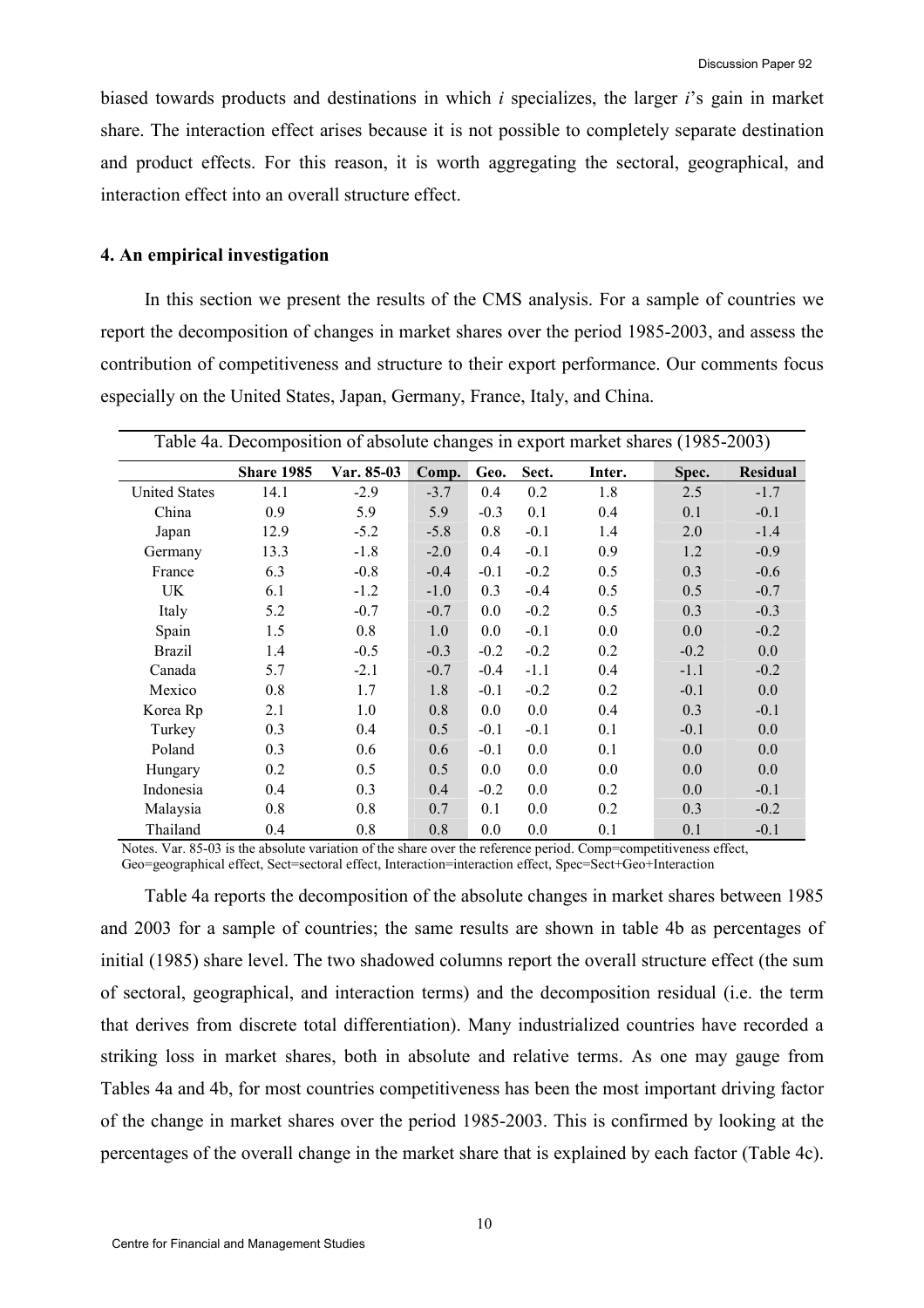|  | In many cases, including the United States, Japan, Germany, Italy and China, the contribution of |  |  |  |  |
|--|--------------------------------------------------------------------------------------------------|--|--|--|--|
|  | Comp is close to or higher than 100 per cent. <sup>8</sup>                                       |  |  |  |  |

| Table 4b. Decomposition of relative changes in export market shares (1985-2003) |                   |         |         |             |             |          |             |  |  |  |  |  |
|---------------------------------------------------------------------------------|-------------------|---------|---------|-------------|-------------|----------|-------------|--|--|--|--|--|
|                                                                                 | <b>Var. 85-03</b> | Comp    | Geo     | <b>Sect</b> | Interaction | Residual | <b>Spec</b> |  |  |  |  |  |
| <b>United States</b>                                                            | $-20.8$           | $-26.3$ | 3.0     | 1.6         | 12.9        | $-12.1$  | 17.6        |  |  |  |  |  |
| China                                                                           | 646.1             | 641.2   | $-37.1$ | 10.0        | 42.6        | $-10.6$  | 15.5        |  |  |  |  |  |
| Japan                                                                           | $-40.1$           | $-44.8$ | 5.9     | $-0.9$      | 10.4        | $-10.8$  | 15.4        |  |  |  |  |  |
| Germany                                                                         | $-13.6$           | $-15.4$ | 2.7     | $-1.0$      | 7.0         | $-6.9$   | 8.7         |  |  |  |  |  |
| France                                                                          | $-12.5$           | $-7.1$  | $-0.8$  | $-3.3$      | 8.5         | $-9.7$   | 4.4         |  |  |  |  |  |
| UK                                                                              | $-20.3$           | $-16.3$ | 5.5     | $-5.8$      | 8.4         | $-12.1$  | 8.1         |  |  |  |  |  |
| Italy                                                                           | $-13.1$           | $-13.0$ | 0.3     | $-3.1$      | 9.1         | $-6.3$   | 6.2         |  |  |  |  |  |
| Spain                                                                           | 51.0              | 66.0    | 2.7     | $-7.3$      | 2.7         | $-13.1$  | $-1.9$      |  |  |  |  |  |
| <b>Brazil</b>                                                                   | $-34.7$           | $-18.3$ | $-12.3$ | $-15.9$     | 14.9        | $-3.1$   | $-13.3$     |  |  |  |  |  |
| Canada                                                                          | $-35.9$           | $-12.2$ | $-7.5$  | $-18.8$     | 7.0         | $-4.3$   | $-19.3$     |  |  |  |  |  |
| Mexico                                                                          | 212.4             | 224.7   | $-9.5$  | $-22.2$     | 21.2        | $-1.7$   | $-10.5$     |  |  |  |  |  |
| Korea Rp                                                                        | 50.9              | 39.5    | $-0.6$  | $-0.6$      | 17.8        | $-5.3$   | 16.6        |  |  |  |  |  |
| Turkey                                                                          | 123.9             | 162.7   | $-31.9$ | $-29.6$     | 26.5        | $-3.7$   | $-35.1$     |  |  |  |  |  |
| Poland                                                                          | 217.8             | 245.5   | $-20.2$ | $-16.5$     | 20.9        | $-11.9$  | $-15.8$     |  |  |  |  |  |
| Hungary                                                                         | 224.2             | 216.4   | $-8.7$  | $-10.6$     | 18.0        | 9.1      | $-1.3$      |  |  |  |  |  |
| Indonesia                                                                       | 57.6              | 80.5    | $-39.2$ | $-4.8$      | 42.4        | $-21.4$  | $-1.6$      |  |  |  |  |  |
| Malaysia                                                                        | 94.4              | 81.1    | 6.3     | 3.4         | 26.8        | $-23.2$  | 36.5        |  |  |  |  |  |
| Thailand                                                                        | 202.8             | 191.5   | 3.4     | 6.2         | 22.7        | $-21.0$  | 32.3        |  |  |  |  |  |

Notes. Var. 85-03 is the relative variation of the share over the reference period (abs. variation divided by share in 1985).

However, market shares appear to have been driven also by structure effects, which in the main industrial countries have contributed positively to export performance. Sectoral and geographical specialization would have brought about, ceteris paribus, a 2.5 percentage points gain in market share for the United States (+18 per cent of the 1985 share); 2 points for Japan (+15 per cent); 1.2 points for Germany (+9 per cent); 0.3 points for France (+4.4 per cent); 0.3 points for Italy (+6.2 per cent). In the case of China the structure effect has been negligible, which is consistent with the fast growth recorded by its exports across all sectors and destinations. Competitiveness has been the most important determinant of the overall increase in market share among the other Asian emerging countries as well, although the overall structure effect has also been relevant.

In the remaining part of this section, we analyse more closely the evolution of export market shares and its components for a more restricted subset of countries. We do that trying to highlight the possible influence on the evolution of market shares, especially short-term, of

j

<sup>&</sup>lt;sup>8</sup> Note that by construction the contributions of individual factors can be larger than 100 per cent or smaller than zero. In particular, a negative figure for any single factor indicates that the sign of the change in market shares explained by that factor is opposite to that of the overall change.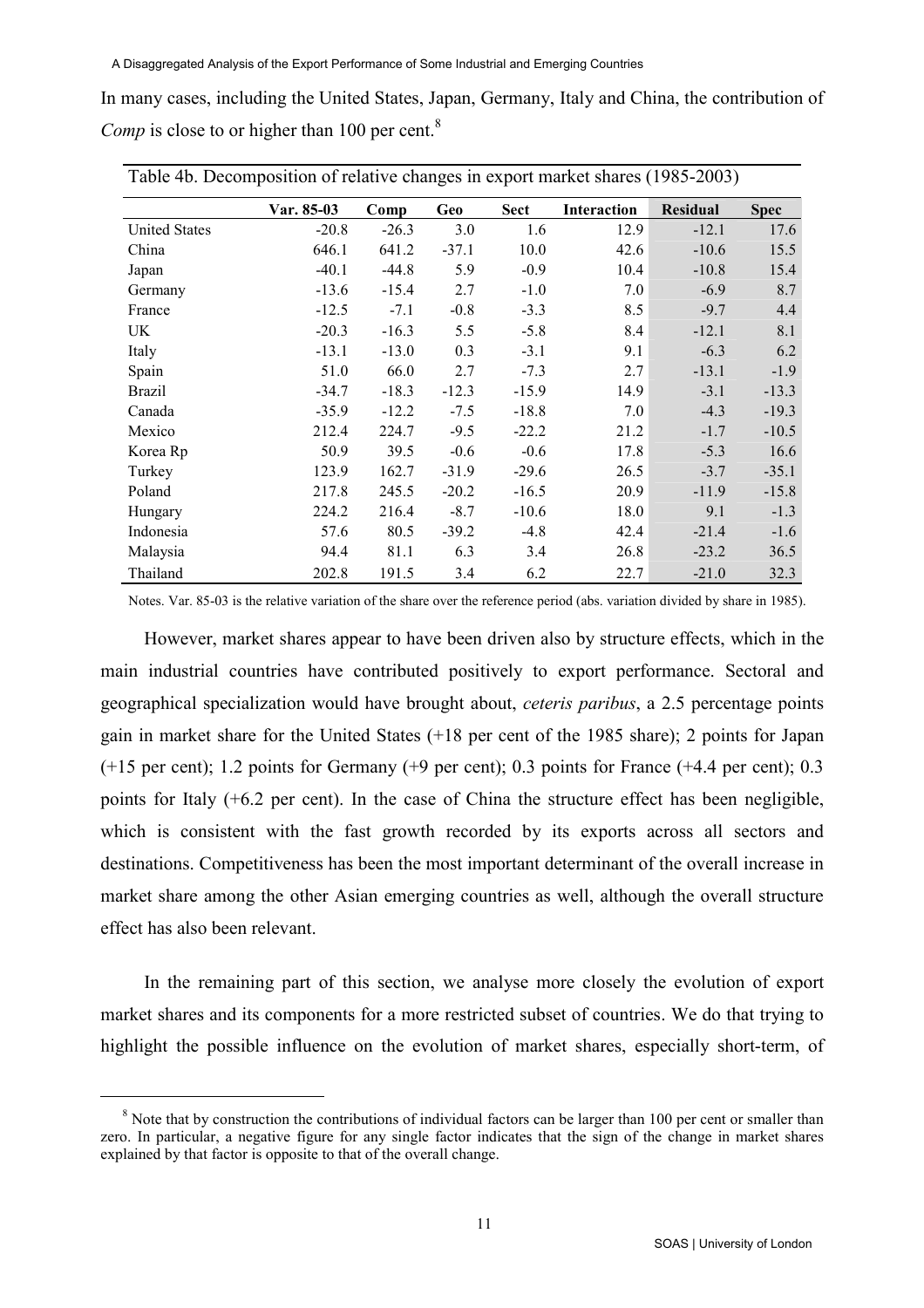exchange rates of the exporting countries *vis-à-vis* the US dollar, which is the currency of conversion of export figures.

| $m$ alket snares (1980-2000)                                     |            |       |         |             |             |                 |             |  |  |  |  |  |
|------------------------------------------------------------------|------------|-------|---------|-------------|-------------|-----------------|-------------|--|--|--|--|--|
| (explained percentage of total absolute change in market shares) |            |       |         |             |             |                 |             |  |  |  |  |  |
|                                                                  | Var. 85-03 | Comp  | Geo     | <b>Sect</b> | Interaction | <b>Residual</b> | <b>Spec</b> |  |  |  |  |  |
| <b>United States</b>                                             | $-2.9$     | 126.5 | $-14.6$ | $-7.7$      | $-62.3$     | 58.1            | $-84.6$     |  |  |  |  |  |
| China                                                            | 5.9        | 99.2  | $-5.7$  | 1.5         | 6.6         | $-1.6$          | 2.4         |  |  |  |  |  |
| Japan                                                            | $-5.2$     | 111.6 | $-14.8$ | 2.3         | $-26.0$     | 26.9            | $-38.5$     |  |  |  |  |  |
| Germany                                                          | $-1.8$     | 112.8 | $-19.8$ | 7.7         | $-51.7$     | 51.0            | $-63.8$     |  |  |  |  |  |
| France                                                           | $-0.8$     | 57.3  | 6.6     | 26.8        | $-68.5$     | 77.8            | $-35.1$     |  |  |  |  |  |
| UK                                                               | $-1.2$     | 80.2  | $-27.1$ | 28.4        | $-41.1$     | 59.7            | $-39.9$     |  |  |  |  |  |
| Italy                                                            | $-0.7$     | 99.3  | $-2.2$  | 24.0        | $-69.5$     | 48.4            | $-47.7$     |  |  |  |  |  |
| Spain                                                            | 0.8        | 129.3 | 5.2     | $-14.2$     | 5.3         | $-25.7$         | $-3.6$      |  |  |  |  |  |
| <b>Brazil</b>                                                    | $-0.5$     | 52.8  | 35.4    | 45.7        | $-42.8$     | 8.9             | 38.2        |  |  |  |  |  |
| Canada                                                           | $-2.1$     | 34.1  | 20.8    | 52.4        | $-19.4$     | 12.0            | 53.8        |  |  |  |  |  |
| Mexico                                                           | 1.7        | 105.7 | $-4.5$  | $-10.5$     | 10.0        | $-0.8$          | $-4.9$      |  |  |  |  |  |
| Korea Rp                                                         | 1.0        | 77.6  | $-1.1$  | $-1.1$      | 35.0        | $-10.3$         | 32.7        |  |  |  |  |  |
| Turkey                                                           | 0.4        | 131.3 | $-25.8$ | $-23.9$     | 21.3        | $-3.0$          | $-28.3$     |  |  |  |  |  |
| Poland                                                           | 0.6        | 112.7 | $-9.3$  | $-7.6$      | 9.6         | $-5.5$          | $-7.2$      |  |  |  |  |  |
| Hungary                                                          | 0.5        | 96.5  | $-3.9$  | $-4.7$      | 8.0         | 4.1             | $-0.6$      |  |  |  |  |  |
| Indonesia                                                        | 0.3        | 139.9 | $-68.1$ | $-8.3$      | 73.7        | $-37.2$         | $-2.7$      |  |  |  |  |  |
| Malaysia                                                         | 0.8        | 85.9  | 6.7     | 3.6         | 28.4        | $-24.6$         | 38.7        |  |  |  |  |  |
| Thailand                                                         | 0.8        | 94.4  | 1.7     | 3.1         | 11.2        | $-10.4$         | 15.9        |  |  |  |  |  |

Table 4c. Relative importance of individual components for changes in export market shares  $(1095, 2003)$ 

The impact of exchange rate changes on export values depends on a series of interacting factors, including the currency denomination of exports, the change in relative prices, and the price elasticity of exports. If producer currency pricing (PCP) is prevalent, an appreciation of the reference country's currency vis-à-vis the US dollar, if not matched by an increase in relative prices, tends to raise that country's market share simply because of currency conversion. A real exchange rate appreciation has the opposite effect of reducing the demand for exports from that country. In balance, the two effects can generate the well known J-effect. When, instead, the local currency pricing (LCP) is prevalent, a nominal and real exchange rate appreciation vis-àvis the US dollar could be expected to leave the dollar value of exports and the corresponding market share unchanged, at least in the short-run. In the medium- to long-run, insufficient exporters' profit margins could lead them to raise dollar prices or leave the market. Both under PCP and LCP, when the exchange rate changes in nominal but not in real terms, one could expect the market share not to change by much, although the final outcome depends on whether higher or lower local producer prices are passed through to export prices.

In Figures 9 to 14 we plot, for the main countries, four series: (i) the observed export market share; (ii) the cumulative pure competitiveness effect; (iii) the cumulative overall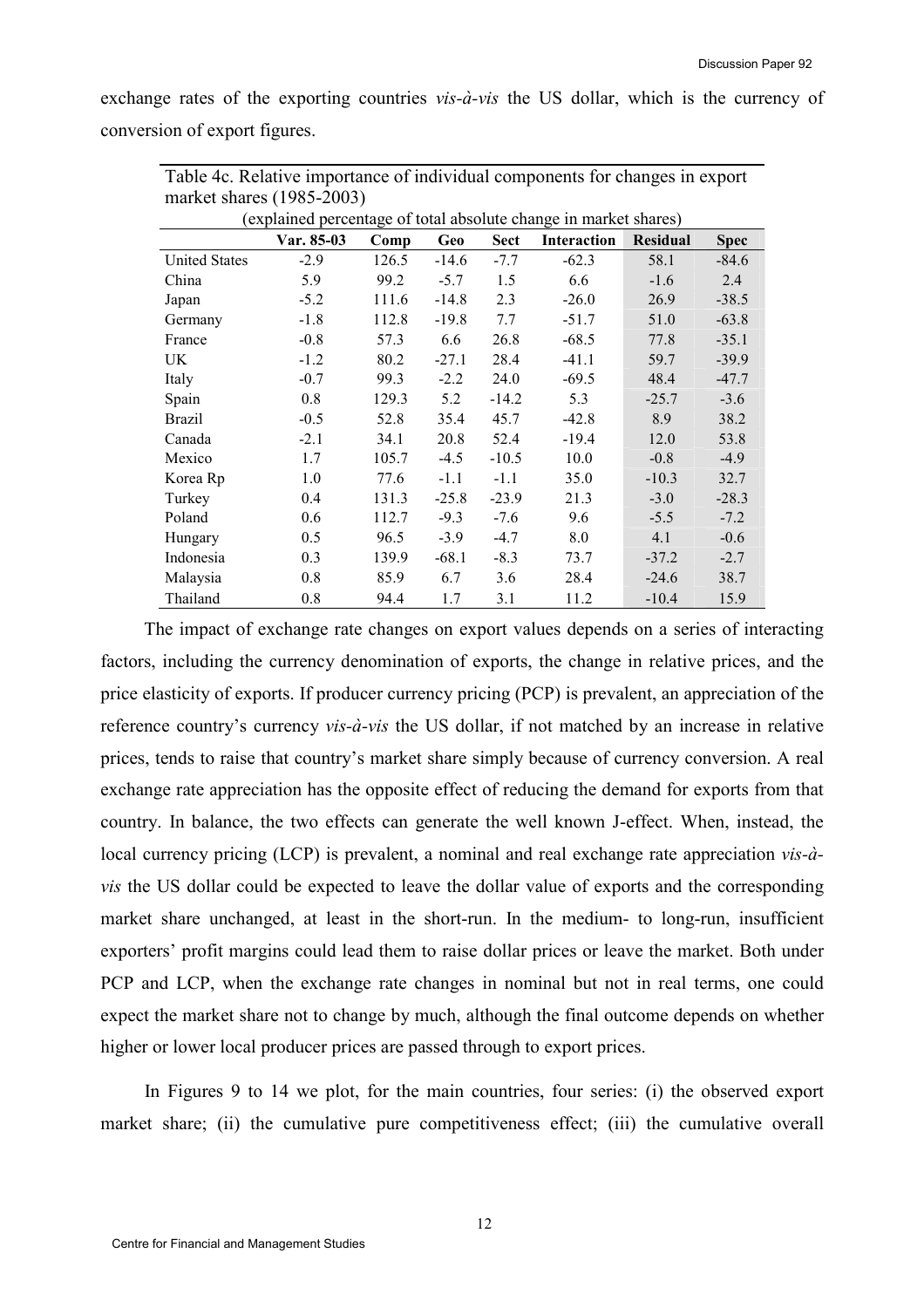structure effect; (iv) the real effective exchange rate.<sup>9</sup> Each cumulative effect is constructed as the sum over time of the absolute changes in market shares that would have resulted setting to zero the other effects and the unexplained residual.<sup>10</sup>

#### United States

l

As already reported in Tables 4a and 4b, the fall of the export market share of the United States between 1985 and 2003 from 14.1 to 11.2 per cent (a relative decline of about 20 per cent) may be entirely explained by a drop in competitiveness (Figure 9). As anticipated, the loss has been concentrated in the period between 2000 and 2003. Indeed, the market share of the United States in 2000 was slightly above that in 1985, suggesting that throughout the 1990s the country has been able to withstand the growing competition of emerging countries.



Bad performance in the last three years could be partly related to the depreciation of the US dollar, although the latter has not been so sizable in real effective terms. Since 1985, the United States have benefited from a comparatively advantageous geographical and sectoral structure, which has contributed a 2.5 percentage points market share increase (+17.6 per cent).

<sup>&</sup>lt;sup>9</sup> The real effective exchange rate is calculated on the basis of manufactured goods producer prices with respect to the same set of competitors considered in the constant-market-share analysis in this paper (62 countries overall).

<sup>&</sup>lt;sup>10</sup> For example, the cumulated overall structure effect refers to the evolution that the export market share would have recorded if the shares of the reference country in each sector and destination market had remained the same from any year t to  $t+1$ , and assuming a zero residual. If the growth in global demand is biased towards goods from sectors in which the reference country has a relative specialization, or comes from geographic areas where that country has a relatively large share, then its share in world total exports will increase.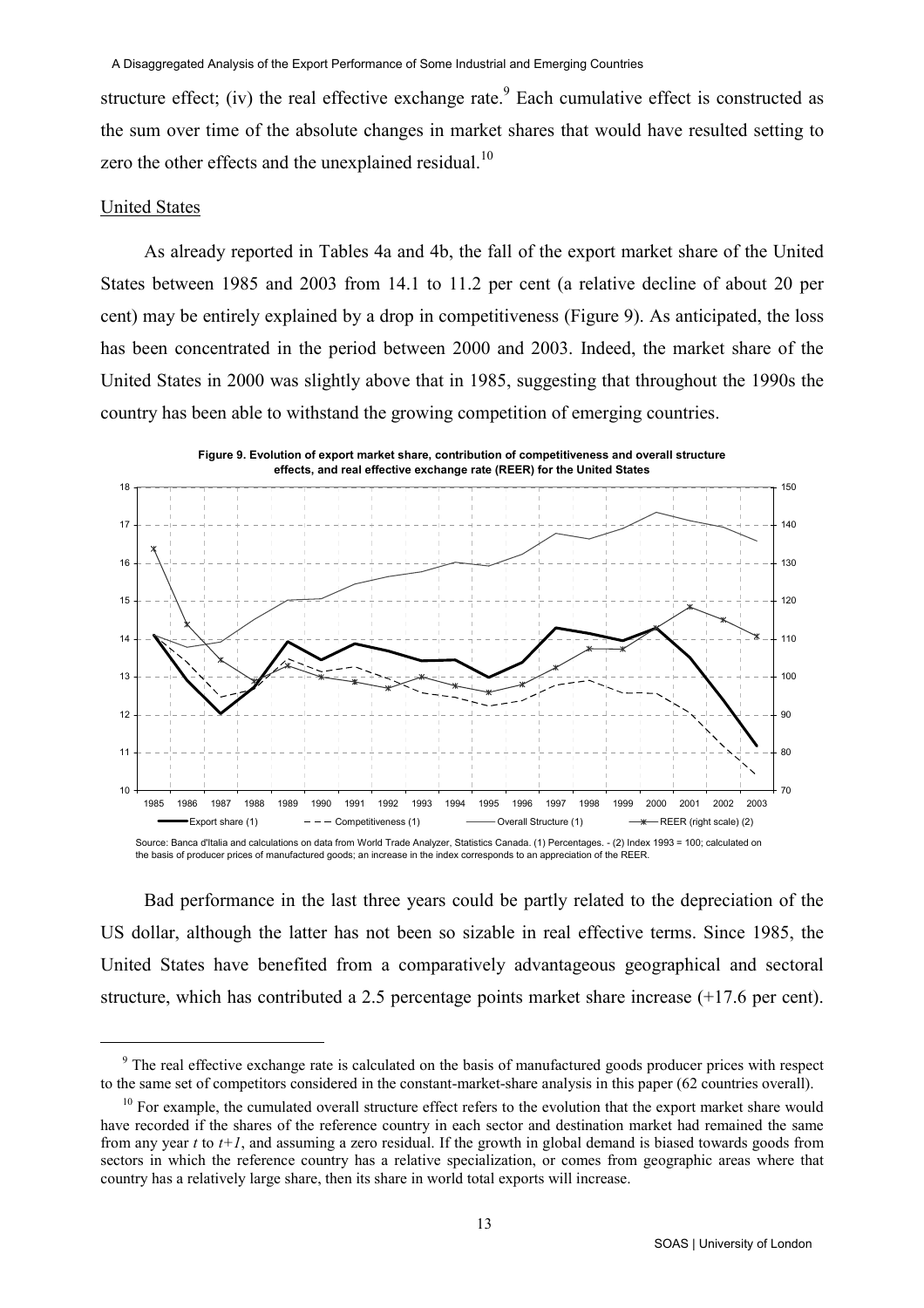Interestingly, the positive contribution of this component, after continuing on a positive trend, has reversed since 2000. On the basis of the preliminary analysis, the strongly positive overall structure effect for the United States can be partly explained by the relative specialization of its exports in sectors classified as high-tech, for which world demand has recorded a sustained growth. United States' exports have also been supported by their geographical orientation, strongly biased towards fast growing Asian emerging markets.

Short-run dynamics of the market share of the United States appear to some extent to have been influenced by exchange rate movements. This is particularly evident during the 1985-87 period, when the US dollar depreciated by 22 per cent in real effective terms, and the United States' export share fell from 14 to 12 per cent; also, between 1995 and 2000, the increase from 13 to slightly above 14 per cent could partly reflect an 18 per cent real effective appreciation. It is interesting to observe that exchange rate movements do not seem to influence the overall structure effect.

#### Japan

Japan's market share between 1985 and 2003 has fallen dramatically, trending downward from 13 to less than 8 per cent (Figure 10).



the basis of producer prices of manufactured goods; an increase in the index corresponds to an appreciation of the REER.

Similarly to the United States, the performance of Japanese exports could be entirely explained by competitiveness. The existence of a strong positive overall structure effect has only partially counterbalanced the fall: *ceteris paribus* it would have resulted in a 2 percentage points increase in the market share (15.4 per cent). In addition, Japan's positive structure effect has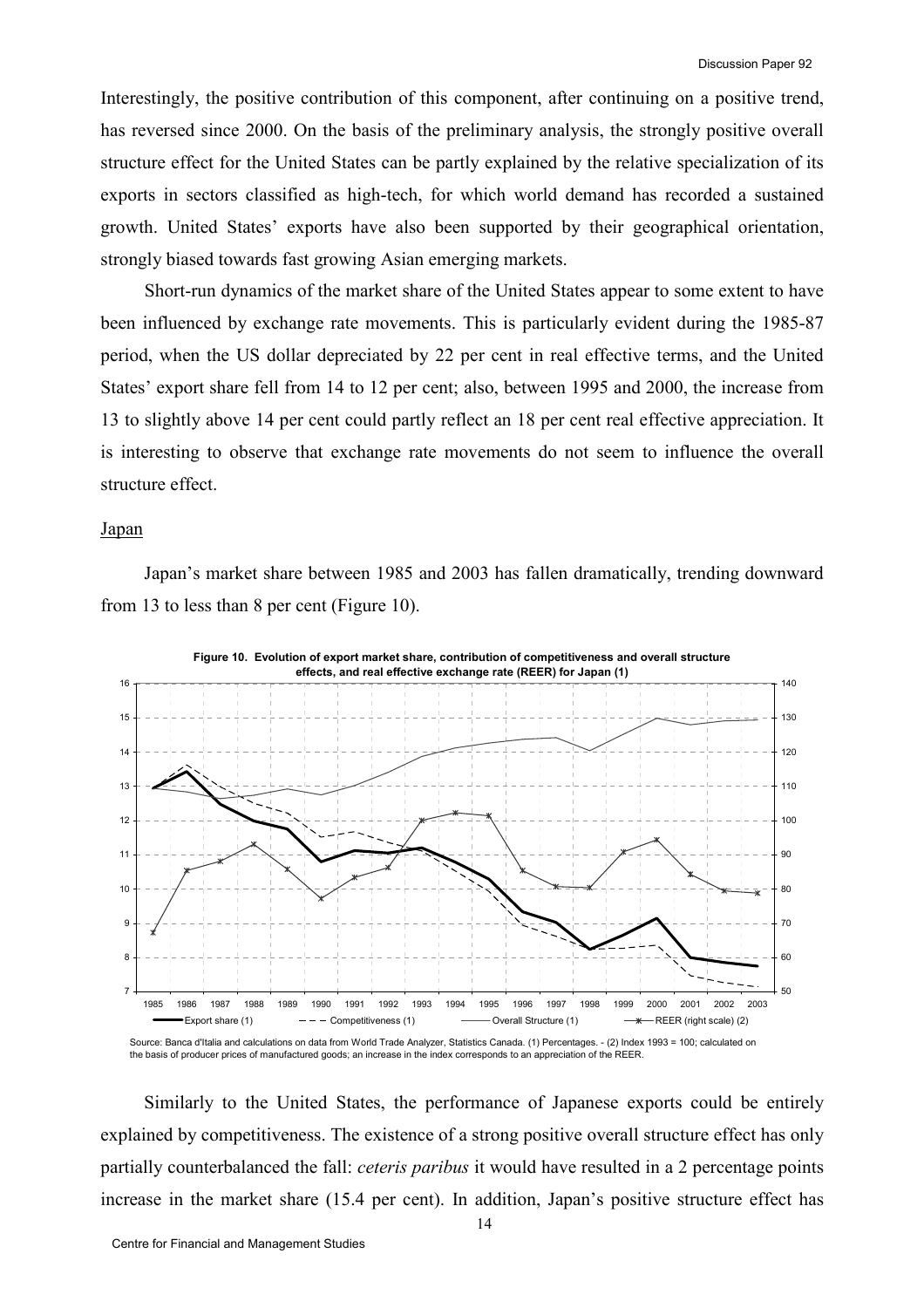stemmed from the favourable geographical and sectoral orientation of its exports, with a comparatively high concentration in high- and medium-tech sectors and a strong presence in the rest of Asia. The evolution of Japan's market share appears much less influenced by the dynamics of its real effective exchange rate, notwithstanding the latter exhibited wide swings.<sup>11</sup>

### Germany, France, and Italy

l

As documented above (Table 4b), the three European countries have recorded losses in market shares less pronounced, in relative terms, than those of the United States and Japan (Figures 11,12, and 13). Since its peak in 1987 at 15 per cent, Germany's market share has trended downwards to 10 per cent in 2000, a one third reduction and the highest among the three countries. However, Germany is also the only one to have exhibited a positive performance in recent years, its share returning to about 11.5 per cent in 2003.



The market shares of France and Italy, after peaking at 7 and 5.7 per cent, respectively, in 1990 have fallen to 6 and 4.4 per cent in 2000, and have levelled off thereafter. Export shares for Germany and Italy and, to a lesser extent, France, appear to have been pushed by the US dollar depreciation between 1985 and 1987, but there is no clear evidence that their effective exchange

<sup>&</sup>lt;sup>11</sup> The yen appreciated by 31 per cent between 1985 and 1987, depreciated by 17 per cent in 1988-90, appreciated by 20 per cent appreciation in 1995-97, and depreciated by about 30 per cent since 2000.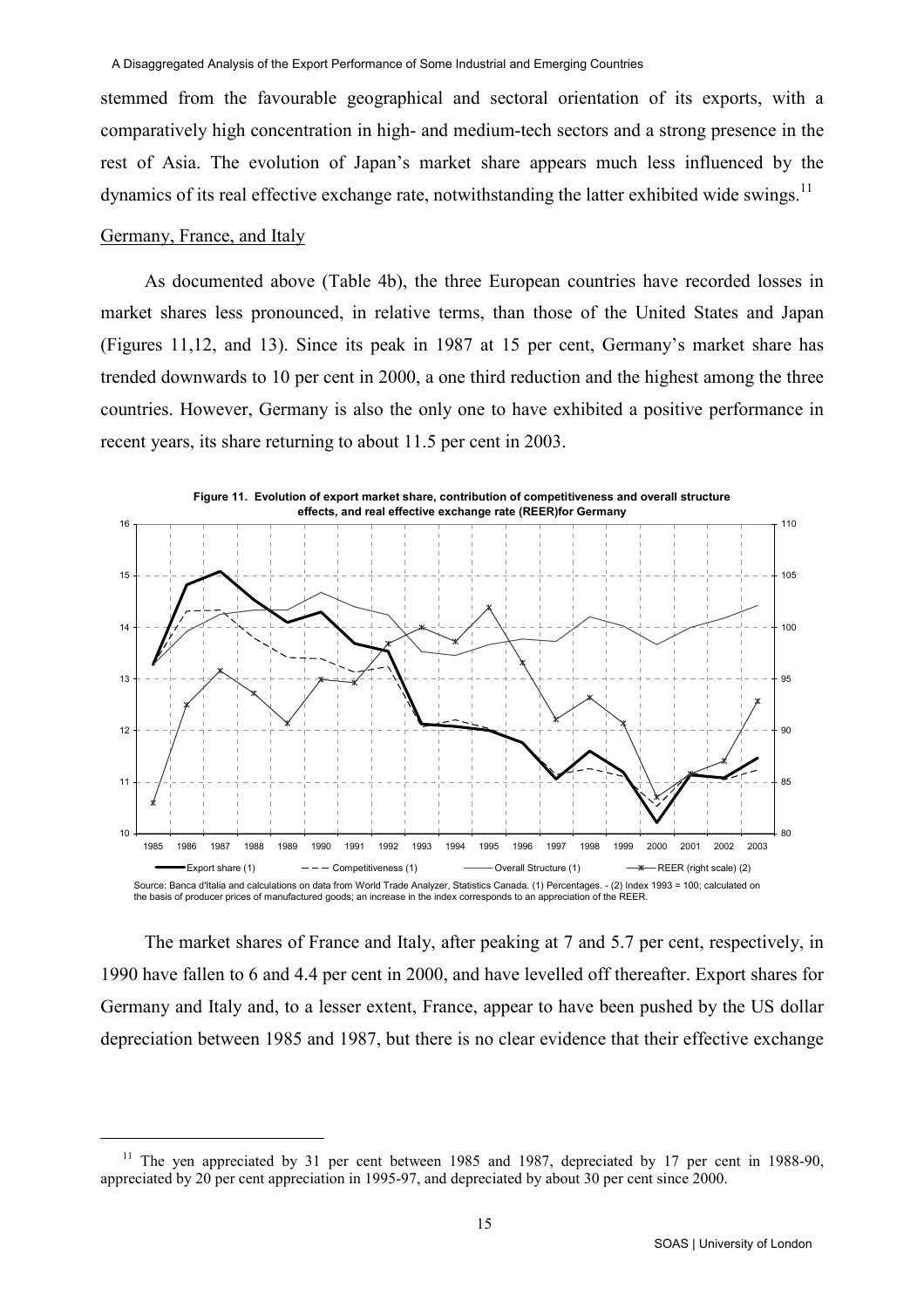rate movements have strongly driven market shares at other times.<sup>12</sup> Compared to the US and Japan, the three European countries have benefited less from the respective sectoral and geographical specializations. For Germany the overall structure effect has contributed a 1.2 percentage points gain in market share (+8.7 per cent of the share in 1985), more in relative terms than for France (+4.4 per cent) and Italy (+6.2 per cent). This may be explained by the comparatively lower concentration of German exports in low-techs – the sector that has recorded the lowest average growth rate and the higher concentration in medium-techs, which instead have grown on average at the same pace as overall world exports.



However, the evolution of the cumulative structure effect has been broadly similar across the three countries. In particular, the contribution has been positive until 1990, as a result of the strong intra-area component of European countries trade and the robust growth of their import demand over that period.<sup>13</sup> In 1990 the cumulative overall structure effect has peaked for all three countries; it has turned negative over the subsequent three years eroding most of the pervious 5-year gains. After 1993, only for Germany has the structure effect provided a significant contribution, boosting its export market share by 0.9 percentage points (+7.4 per cent

-

 $12$  For instance, Italy's real effective exchange rate depreciated by 20 per cent between 1992 and 1995, while its export share only fell from 5.37 to 5.25 per cent.

<sup>&</sup>lt;sup>13</sup> Between 1985 and 1990 the US dollar value of total imports from countries included in the European area (as defined in this paper) has increased at an average annual rate of 18 per cent, compared to 15 per cent for overall world imports. In 1990, the share of imports from Europe over total world imports has peaked at 54 per cent, from 47 per cent in 1985 (in 2003 it returned at 48 per cent).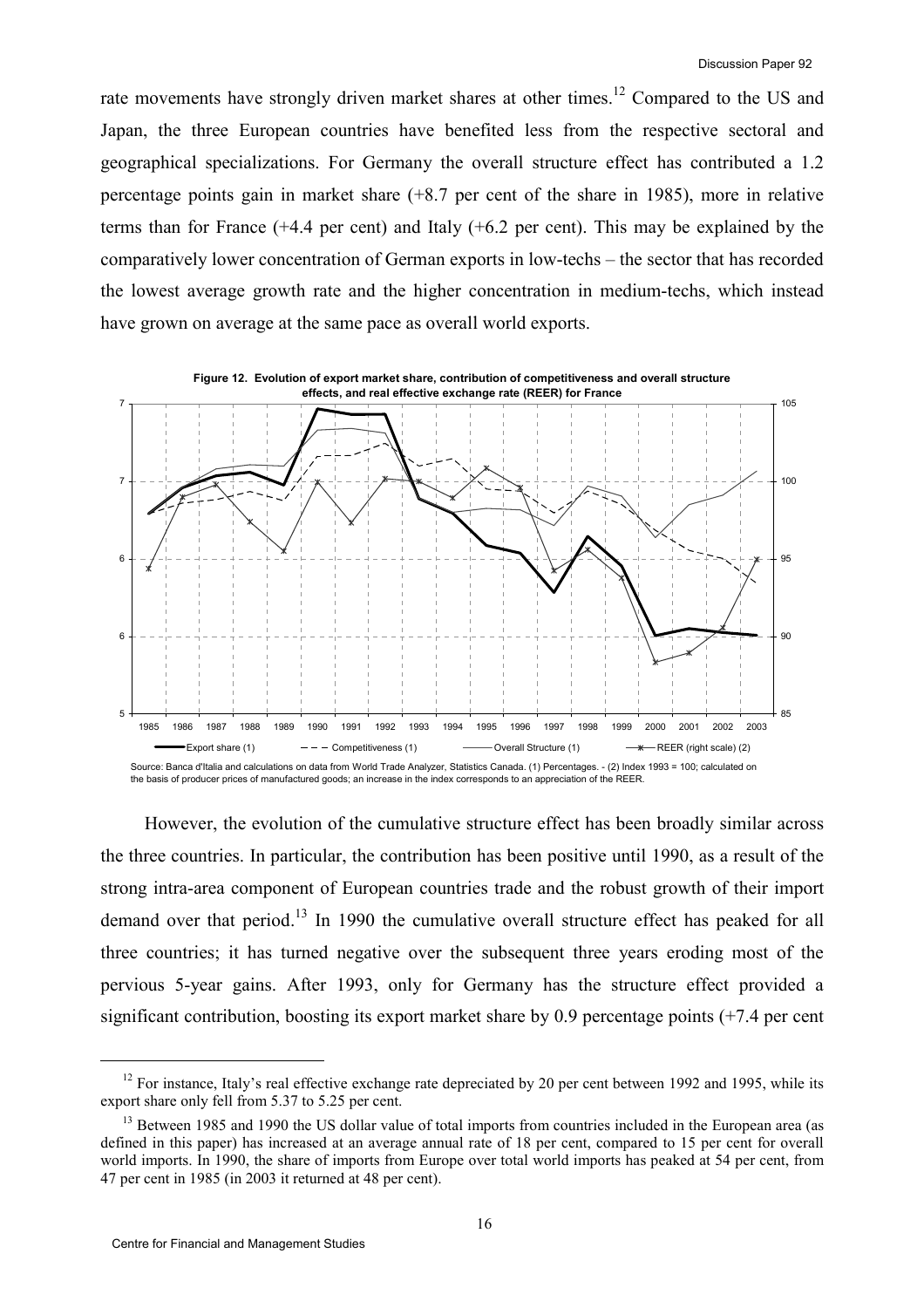of the share in 1993), compared to 0.2 points for France (+2.8 per cent), and almost zero for Italy. Over the latest decade, Germany has taken advantage of its high concentration in mediumtech sectors, for which world import demand has grown slightly faster than average, while Italy has been penalized by the lagging demand for low-tech goods.<sup>14</sup>



Interestingly, since 2000 all three countries have benefited from a significant positive structure effect, presumably resulting from a recovery of import demand from countries in Europe (mostly originated in acceding markets).<sup>15</sup> In the case of Italy, over the same period the strong concentration in the low-tech industries has become less of a disadvantage, since the three broad sectors by technological intensity have recorded very similar growth rates.<sup>16</sup>

#### Emerging countries

-

The growth of Chinese exports has outpaced by far that of world trade, and has been evenly distributed across sectors and destinations, from very low starting levels. It is therefore no surprise that the overall structure effect has contributed nothing of the six-fold increase in

<sup>&</sup>lt;sup>14</sup> Between 1994 and 2003 world import demand for medium-tech goods has increased at an average annual rate of 6.6 per cent, compared to 6.3 per cent for overall world imports, and its share has risen from 51 to 53 per cent; demand for low-tech goods has only increased by 4.9 per cent, and the corresponding share of world imports has fallen from 34 to 29 per cent.

<sup>&</sup>lt;sup>15</sup> The share of imports from Europe out of total world imports, after a decade-long decline from 54 per cent in 1990 to 45 per cent in 2000, has increased up to 48 per cent over the subsequent three years..

<sup>&</sup>lt;sup>16</sup> The share of world imports of products of the high-, medium-, and low-tech sectors has levelled off since 2000 at about 29, 53, and 19 per cent, respectively.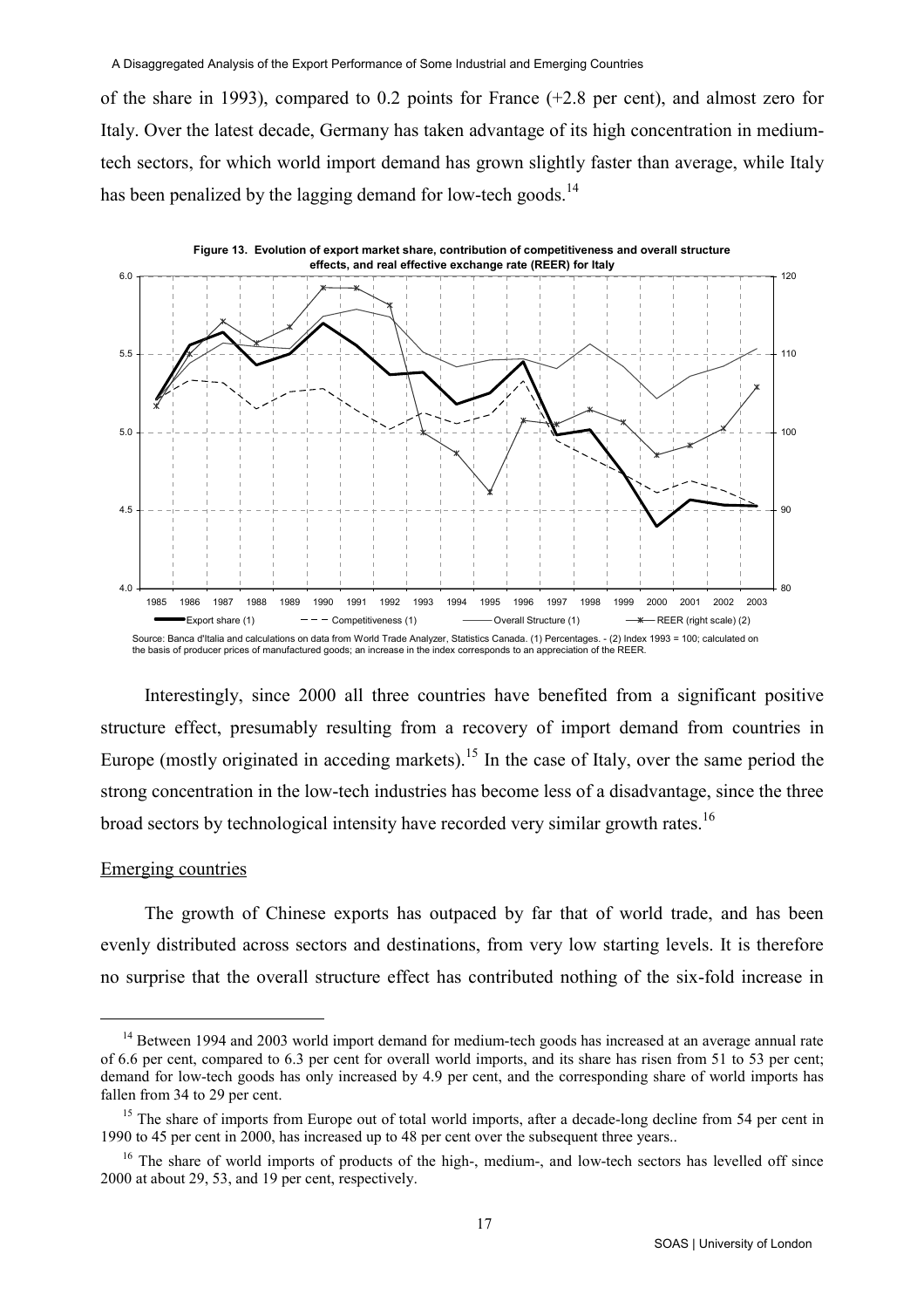Chinese export market share (figure 14). As documented in the preliminary analysis, the competitive pressure of Chinese manufacturers has been felt in all sectors, although increasingly so in high-tech industries. This is reflected in the evolution of the sectoral composition of Chinese exports over time: high-tech products accounted for only 4 per cent in 1985, and for one third in 2003, while the weight of low-tech products has fallen from 71 to 40 per cent.



The ability to diversify their exports away from low-tech industries has been also a feature of Korea, Malaysia and Thailand, for which the weights of high-tech products have increased from 12 to 27 per cent, 5 to 33 per cent, and from 2 to 22 per cent, respectively, while the weight of low-tech ones has fallen from 51 to 19 per cent for Korea, from 53 to 20 per cent for Malaysia, and from 68 to 32 per cent for Thailand. The pace of such transformations has been quite sustained, especially for Malaysia and Thailand, a large part of them having occurred between late 80s and early 90s; throughout the 90s those countries have thus been able to take advantage of the fast growth of world demand of high-tech goods, as is witnessed by the positive overall contribution of specialization.<sup>17</sup>

j

<sup>&</sup>lt;sup>17</sup> See among other Carolan et al. (1998), Stehrer and Wörz (2003) and Frenkel et al. (2006) for a thorough analysis of the evolution of trade specialization in developing Asia.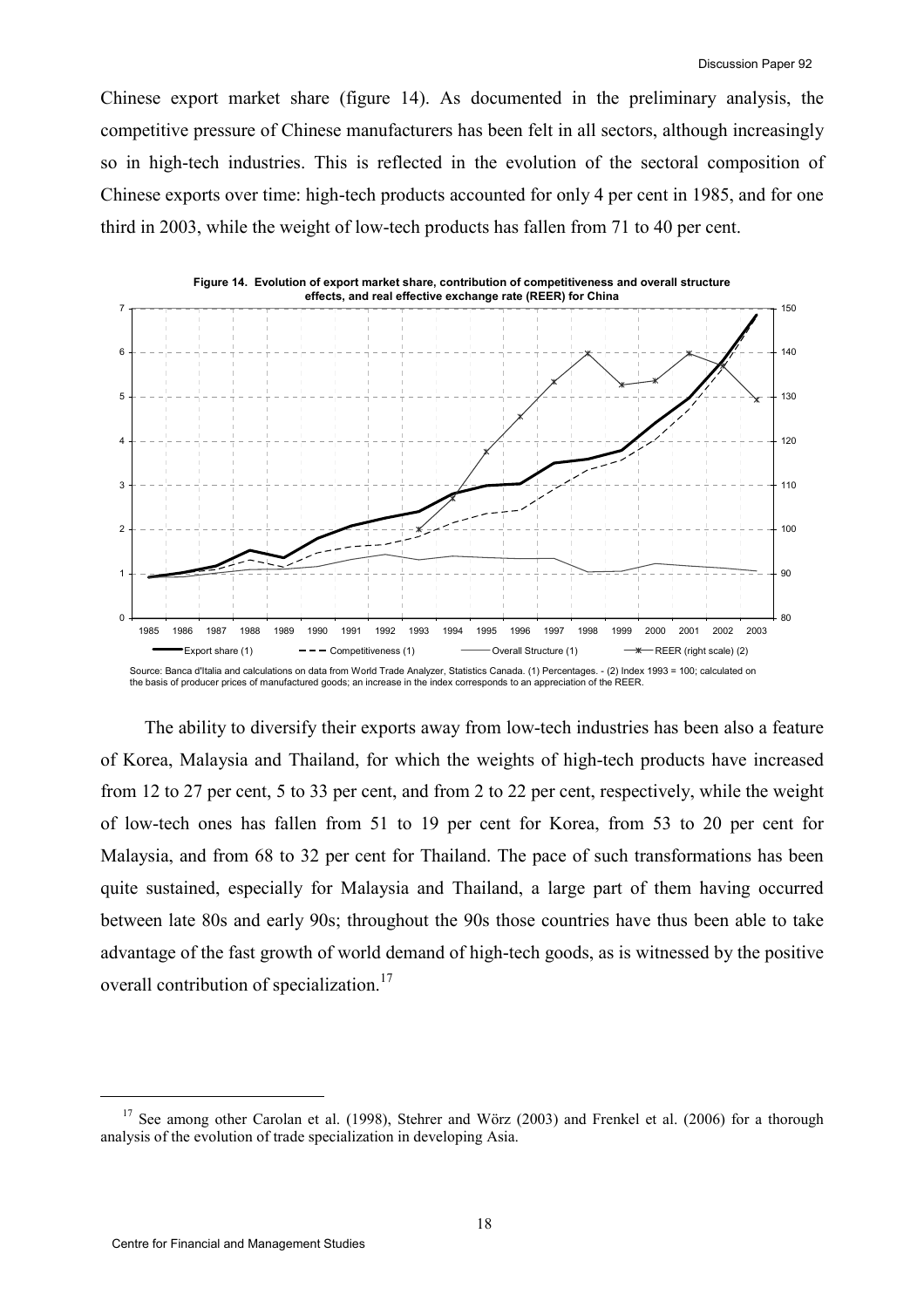Non-Asian emerging countries have remained highly specialized in low-tech products.<sup>18</sup> Throughout the period, the share of high-tech industries has never increased above 6 per cent of their total exports for Turkey, Poland, Hungary and Brazil; only Mexico has managed to increase it from 12 to 25 per cent. The geographical orientation of their exports has not been supportive either, with strong weights of, respectively, European and North-American destinations. The contribution of the overall specialization factor has been negative for all of such countries.

## 5. Conclusions

j

In the last two decades competitive pressure from emerging countries' exports has strongly increased, especially from China and other Asian countries, resulting in significant market share losses for major industrial countries. There also have been substantial changes in the geographical and sectoral composition of world import demand, with an increasing share of them being again from the Asian emerging countries and for goods of high technological intensity.

The disaggregated analysis conducted in this paper, using a variant of the traditional constant-market-share methodology, has shown that the differentiated growth of world import demand across sectors and destination markets has allowed countries such as the United States and Japan, specialized in fast-growing sectors and markets, to compensate part of their broad loss of competitiveness. For European countries, including Germany, France and, to a larger extent, Italy, the lower concentration in high-tech products and the less developed trade relationships with Asian emerging countries have resulted in a relatively lower, however still positive, contribution of specialization to the overall performance of their exports. European and Latin American emerging countries have also been penalized by the low share of high-tech exports and by the strong orientation towards markets in own or neighbouring regions. On the contrary, besides gaining market shares overall, Asian emerging countries have also been able to rapidly diversify away from low-tech to high-tech industries.

<sup>&</sup>lt;sup>18</sup> For an analysis of the development of trade performance and the change in international specialization of several emerging market economies see Caselli and Zaghini (2005), Zaghini (2005) and Alessandrini et al. (2007). Weinhold and Rauch (1999) provide empirical evidence in several developing countries of the positive relationship between international specialization and manufacturing productivity growth.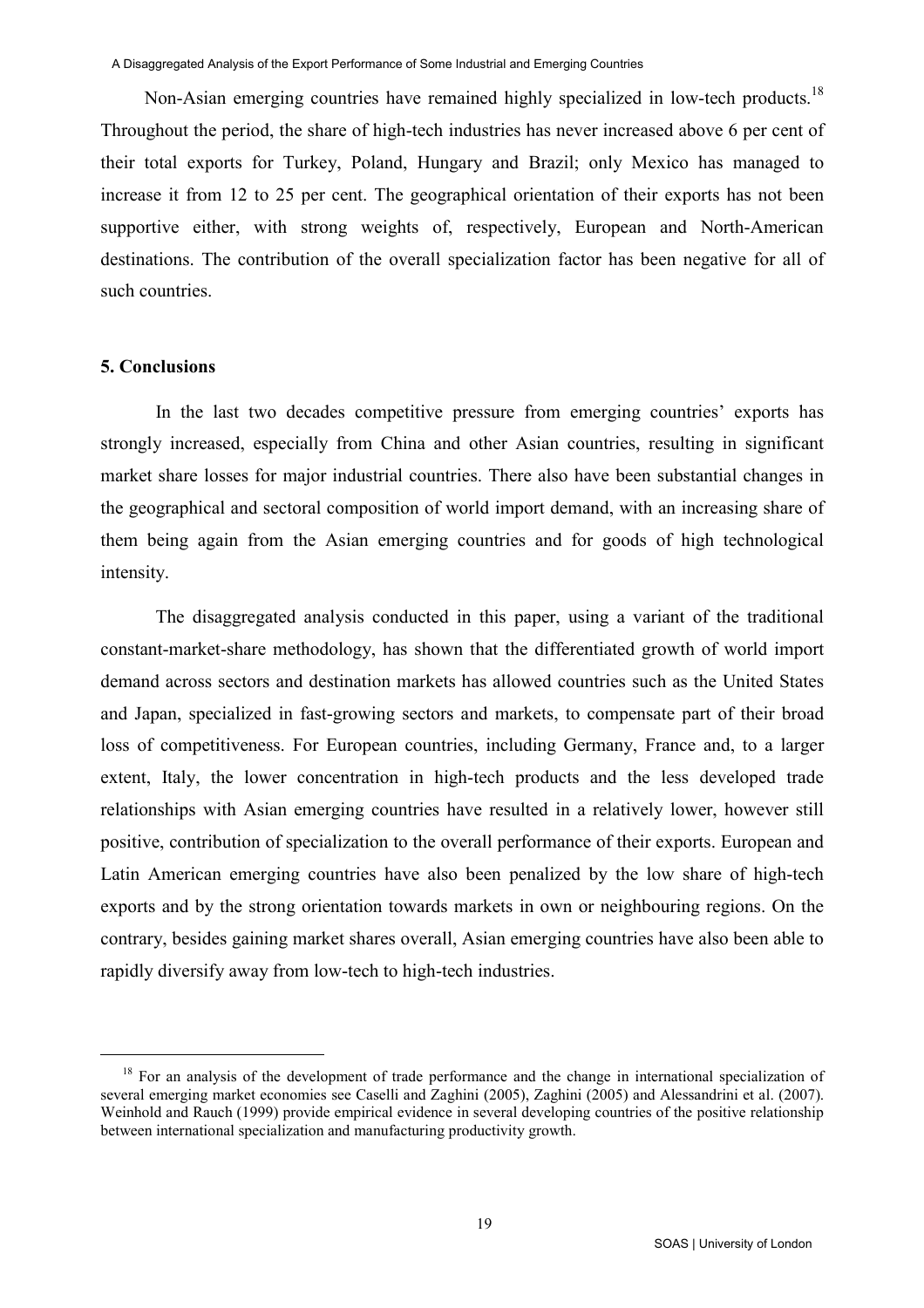The evidence provided in this paper suggests that even a sound external performance due to an advantage in the geographical orientation of exports or in a favourable sectoral composition might rapidly deteriorate. The case of the Unite States, in particular, offers some support to this insight. For a long period, despite a flat or slightly declining contribution of its competitiveness, this country was able to increase its market share thanks to the structure of its international trade that, relative to its competitors, in 1985 was tilted towards Asian destinations and high-tech goods. However, about 15 years later and with a still positive contribution of the sectoral composition of its exports, a reduction in competitiveness showed up in rapid and significant decline of its market share. On the contrary, Germany was able to recover from a significantly downward trend in its market share by increasing its competitiveness. At the root of this performance, there are increased investment in R&D, structural reforms and changes in the production system of large exporters, which allowed Germany to expand its exports in new destinations and sectors (Danninger and Joutz, 2007).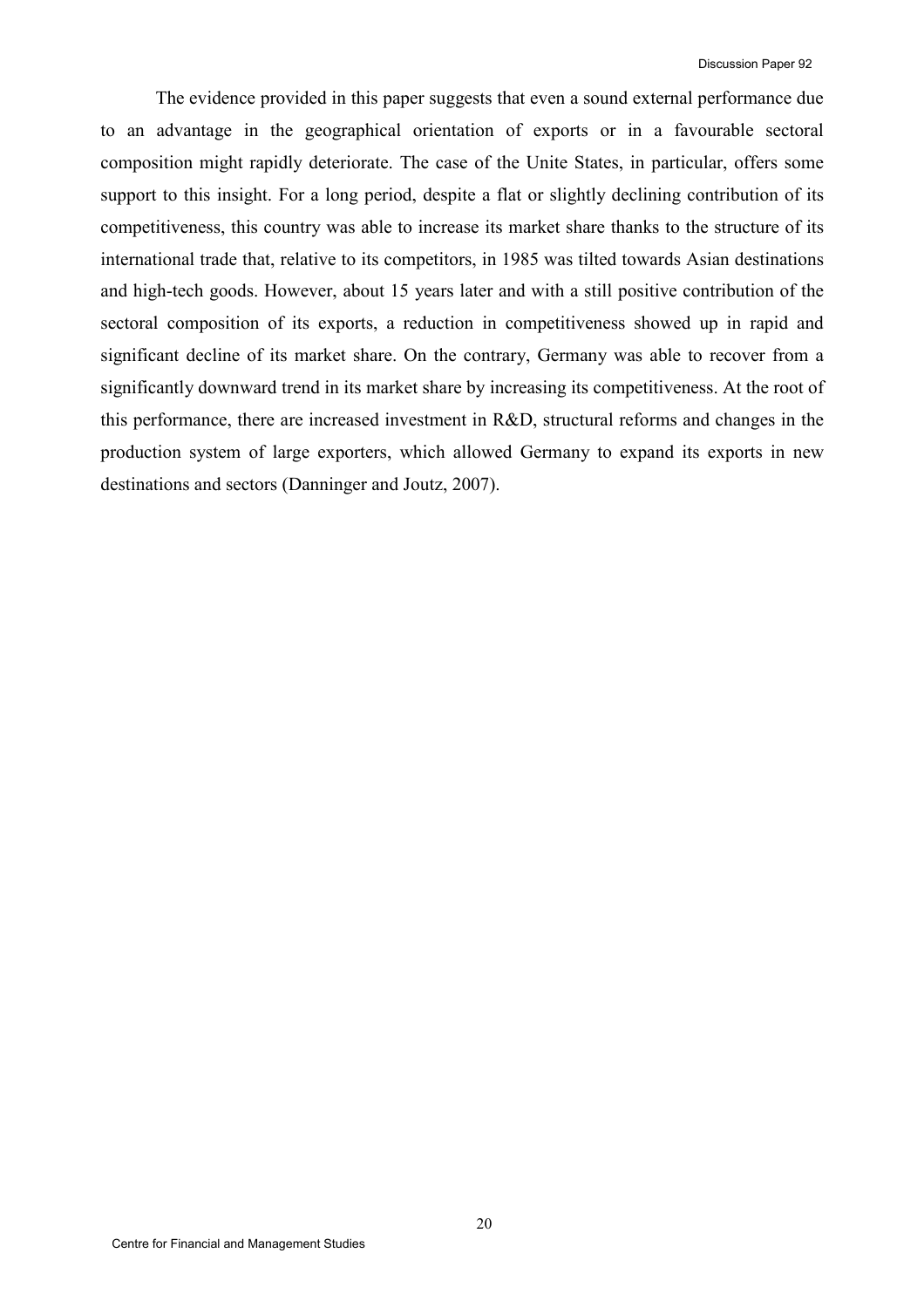## Appendix

The preliminary analysis and constant-market-share analysis are conducted on the basis of bilateral trade data for 62 countries, classified into 5 broad geographical groups as follows:

- 1. Europe: Austria, Belgium-Luxemburg, Bulgaria, Croatia, Cyprus, Czech Republic, Denmark, Estonia, Finland, France, Germany, Greece, Hungary, Ireland, Italy, Latvia, Lithuania, Malta, the Netherlands, Norway, Poland, Portugal, Romania, Russia, Slovakia, Slovenia, Spain, Switzerland, Sweden, Turkey, and the United Kingdom.
- 2. North America: Canada, Mexico, and the United States.
- 3. Asia: China, Hong Kong, India, Indonesia, Japan, Kuwait, Malaysia, Pakistan, the Philippines, Singapore, South Korea, Taiwan, and Thailand.
- 4. Latin America: Argentina, Brazil, Chile, Colombia, Ecuador, Peru, and Venezuela.
- 5. Rest of the world: Algeria, Australia, Israel, Morocco, Nigeria, New Zealand, Saudi Arabia, and South Africa.

The ISIC groups are classified into the three broad technological categories according to the following criterion:

- 1. Sectors included in high-tech are ISIC 5.1 (pharmaceuticals), 8.2 (office machines, automatic data processing, telecommunications, sound recording apparel), and 8.3 (electrical and optical equipment).
- 2. Sectors included in medium-tech are ISIC 5.2 (other chemicals), 8.1 (machinery and equipment, n.e.c.), and 9 (transport equipment).
- 3. Sectors included in low-tech are ISIC 1 (food, beverages and tobacco), 2 (textiles, textiles products, leather and footwear), 3 (wood and products of wood and cork), 4 (pulp, paper, paper products, printing and publishing), 6 (other non-metallic mineral products), and 7 (basic metals and fabricated metal products), 10 (manufacturing n.e.c.).